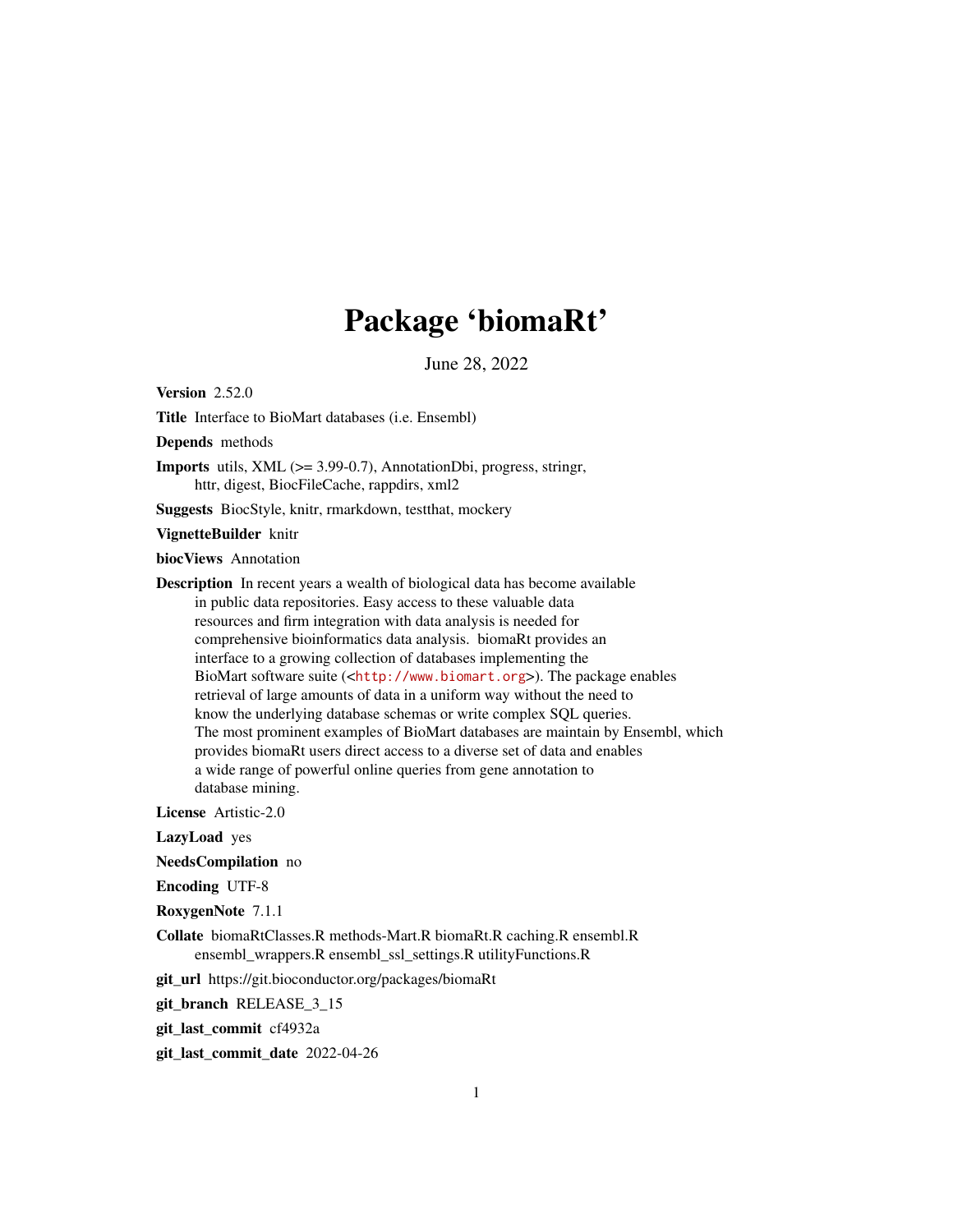# <span id="page-1-0"></span>Date/Publication 2022-06-28

Author Steffen Durinck [aut], Wolfgang Huber [aut], Sean Davis [ctb], Francois Pepin [ctb], Vince S Buffalo [ctb], Mike Smith [ctb, cre] (<<https://orcid.org/0000-0002-7800-3848>>)

Maintainer Mike Smith <grimbough@gmail.com>

# R topics documented:

|       |                                                                                                                     | 2               |
|-------|---------------------------------------------------------------------------------------------------------------------|-----------------|
|       |                                                                                                                     | 3               |
|       |                                                                                                                     | $\overline{4}$  |
|       |                                                                                                                     | $\overline{4}$  |
|       |                                                                                                                     | 5               |
|       |                                                                                                                     | 6               |
|       |                                                                                                                     | 7               |
|       |                                                                                                                     | 8               |
|       |                                                                                                                     | <b>9</b>        |
|       |                                                                                                                     | -11             |
|       | listDatasets                                                                                                        | <sup>12</sup>   |
|       |                                                                                                                     | $\overline{13}$ |
|       |                                                                                                                     | $\overline{14}$ |
|       | $listFilterOptions \dots \dots \dots \dots \dots \dots \dots \dots \dots \dots \dots \dots \dots \dots \dots \dots$ | -14             |
|       | listFilters                                                                                                         | -15             |
|       |                                                                                                                     | -16             |
|       |                                                                                                                     | -17             |
|       |                                                                                                                     | -18             |
|       |                                                                                                                     | -18             |
|       |                                                                                                                     | <sup>20</sup>   |
|       |                                                                                                                     | 21              |
|       |                                                                                                                     | 22.             |
| Index |                                                                                                                     | 23              |

attributePages *Gives a summary of the attribute pages*

#### Description

Attributes in BioMart databases are grouped together in attribute pages. The attributePages function gives a summary of the attribute categories and groups present in the BioMart. These page names can be used to display only a subset of the available attributes in the listAttributes function.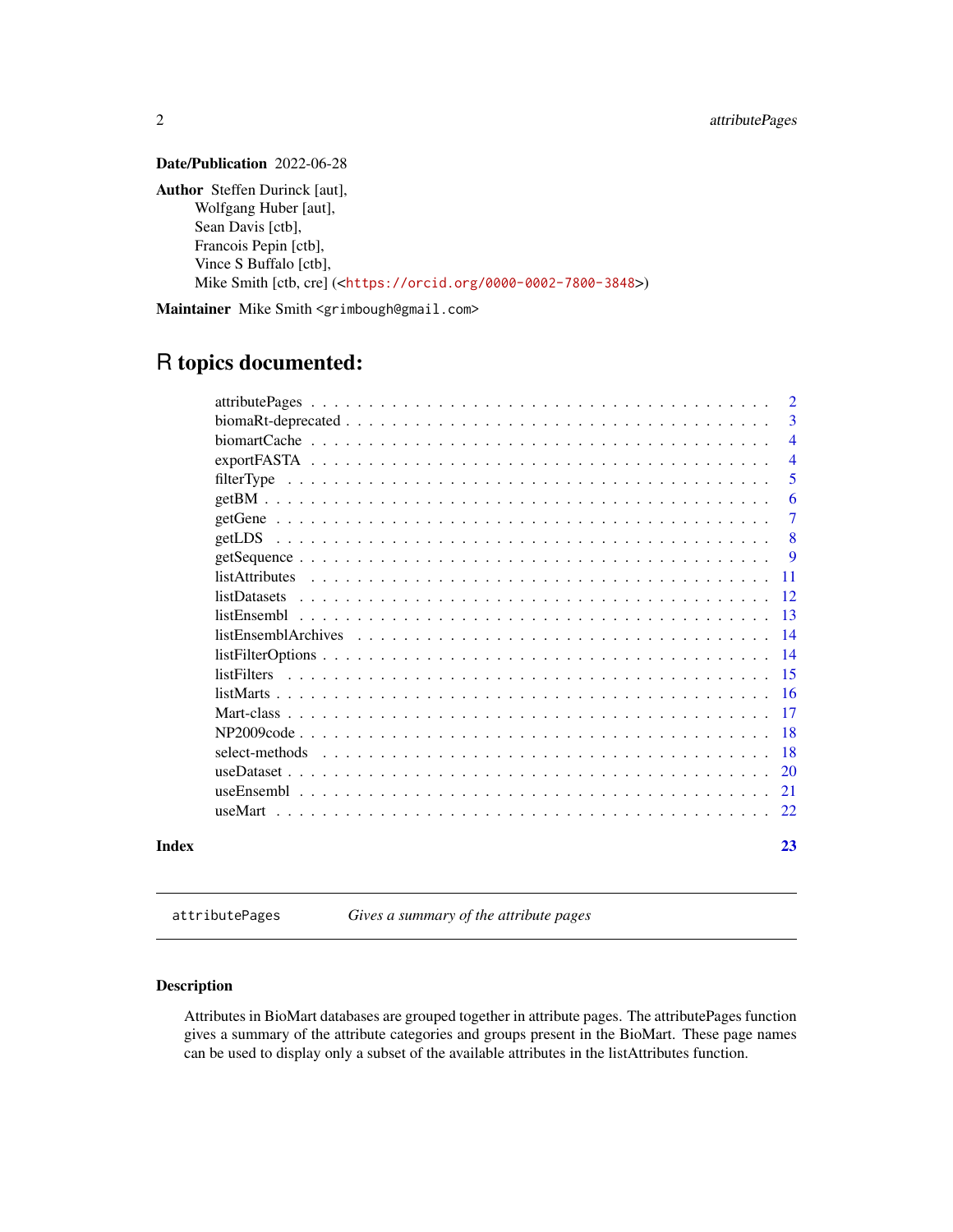# <span id="page-2-0"></span>biomaRt-deprecated 3

# Usage

attributePages(mart)

# Arguments

mart object of class Mart, created with the useMart function.

#### Author(s)

Steffen Durinck

#### Examples

```
if(interactive()){
mart = useMart("ensembl", dataset="hsapiens_gene_ensembl")
attributeSummary(mart)
}
```
biomaRt-deprecated *Deprecated functions in package 'biomaRt'*

#### Description

These functions are provided for compatibility with older versions of 'biomaRt' only, and will be defunct at the next release.

#### Details

The following functions are deprecated and will be made defunct; use the replacement indicated below:

- filterOptions: [listFilterOptions](#page-13-1)
- listFilterValues: [listFilterOptions](#page-13-1)
- searchFilterValues: [searchFilterOptions](#page-13-2)

The following functions are defunct and no longer work; use the replacement indicated below:

• getBMlist: [getBM](#page-5-1)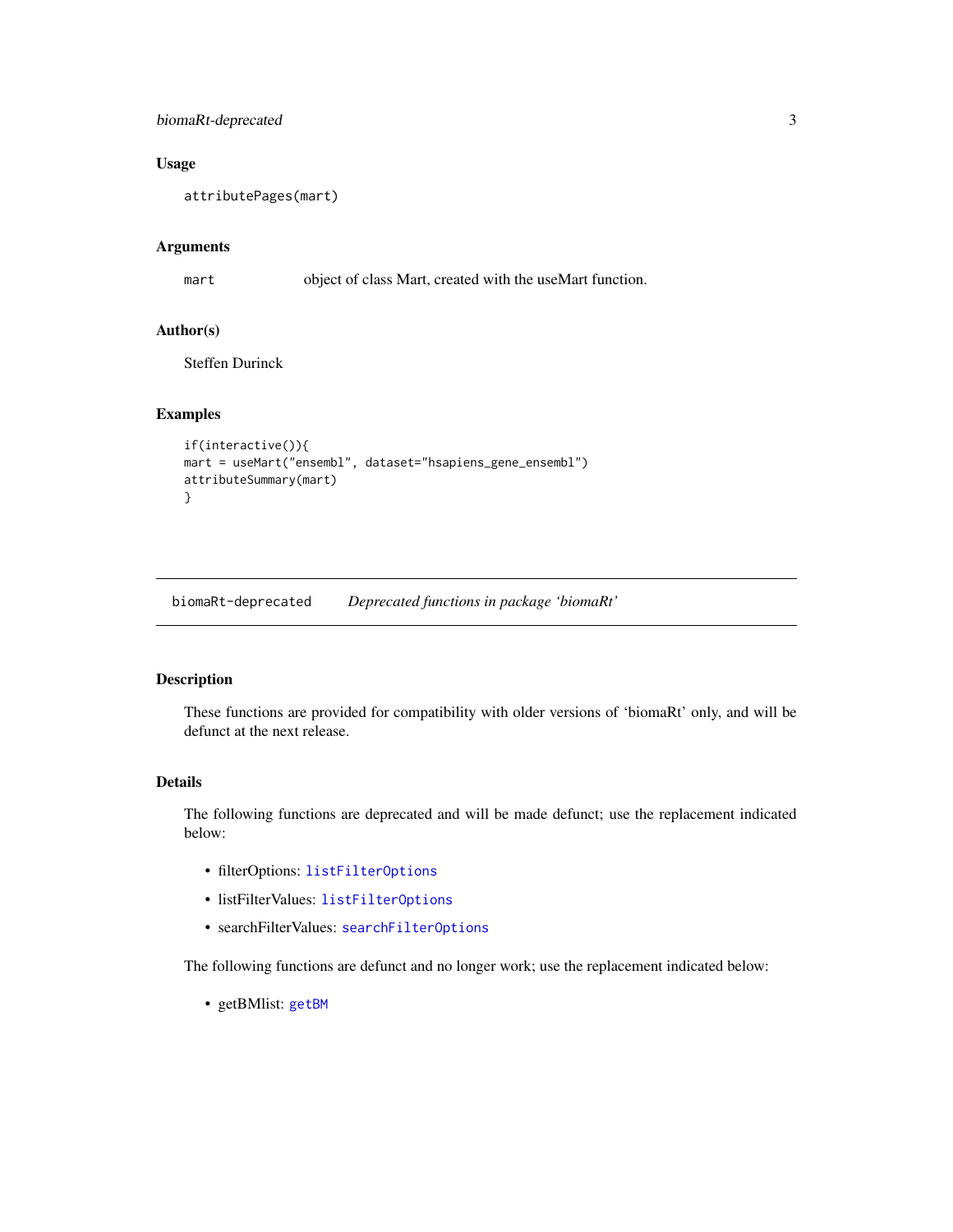<span id="page-3-0"></span>

#### Description

biomaRt makes use of a results cache to speedup execution of queries that have been run before. These functions provide details on the status of this cache, and allow it to be deleted.

#### Usage

biomartCacheInfo() biomartCacheClear()

# Value

These functions do not return anything and are called for their side effects. biomartCacheInfo() prints the location of the cache, along with the number of files and their total size on disk. biomartCacheClear() will delete the current contents of the cache.

#### Author(s)

Mike Smith

exportFASTA *Exports getSequence results to FASTA format*

# Description

Exports getSequence results to FASTA format

#### Usage

```
exportFASTA(sequences, file)
```
# Arguments

| sequences | A data frame that was the output of the getSequence function |
|-----------|--------------------------------------------------------------|
| file      | File to which you want to write the data                     |

#### Author(s)

Steffen Durinck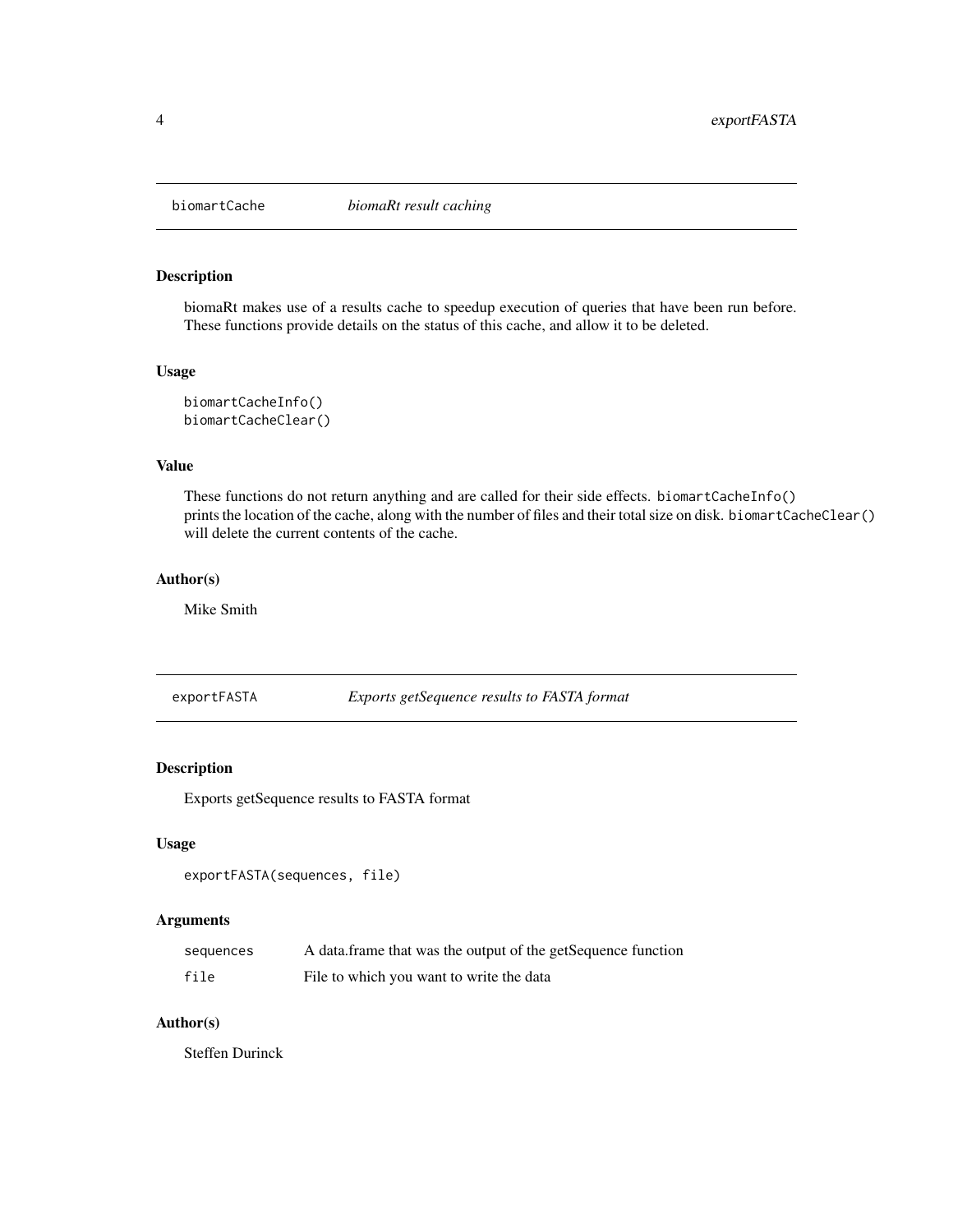#### <span id="page-4-0"></span>filterType 5

# Examples

```
if(interactive()){
   mart <- useMart("ensembl", dataset="hsapiens_gene_ensembl")
  #seq<-getSequence(chromosome=c(2,2),start=c(100000,30000),end=c(100300,30500),mart=mart)
   #exportFASTA(seq,file="test.fasta")
   martDisconnect(mart = mart)
}
```
# filterType *Displays the filter type*

# Description

Displays the type of the filer given a filter name.

#### Usage

```
filterType(filter,mart)
```
# Arguments

| filter | A valid filter name. Valid filters are given by the list Filters function |
|--------|---------------------------------------------------------------------------|
| mart   | object of class Mart, created using the useMart function                  |

# Author(s)

Steffen Durinck

```
if(interactive()){
mart = useMart("ensembl", dataset="hsapiens_gene_ensembl")
filterType("chromosome_name", mart)
}
```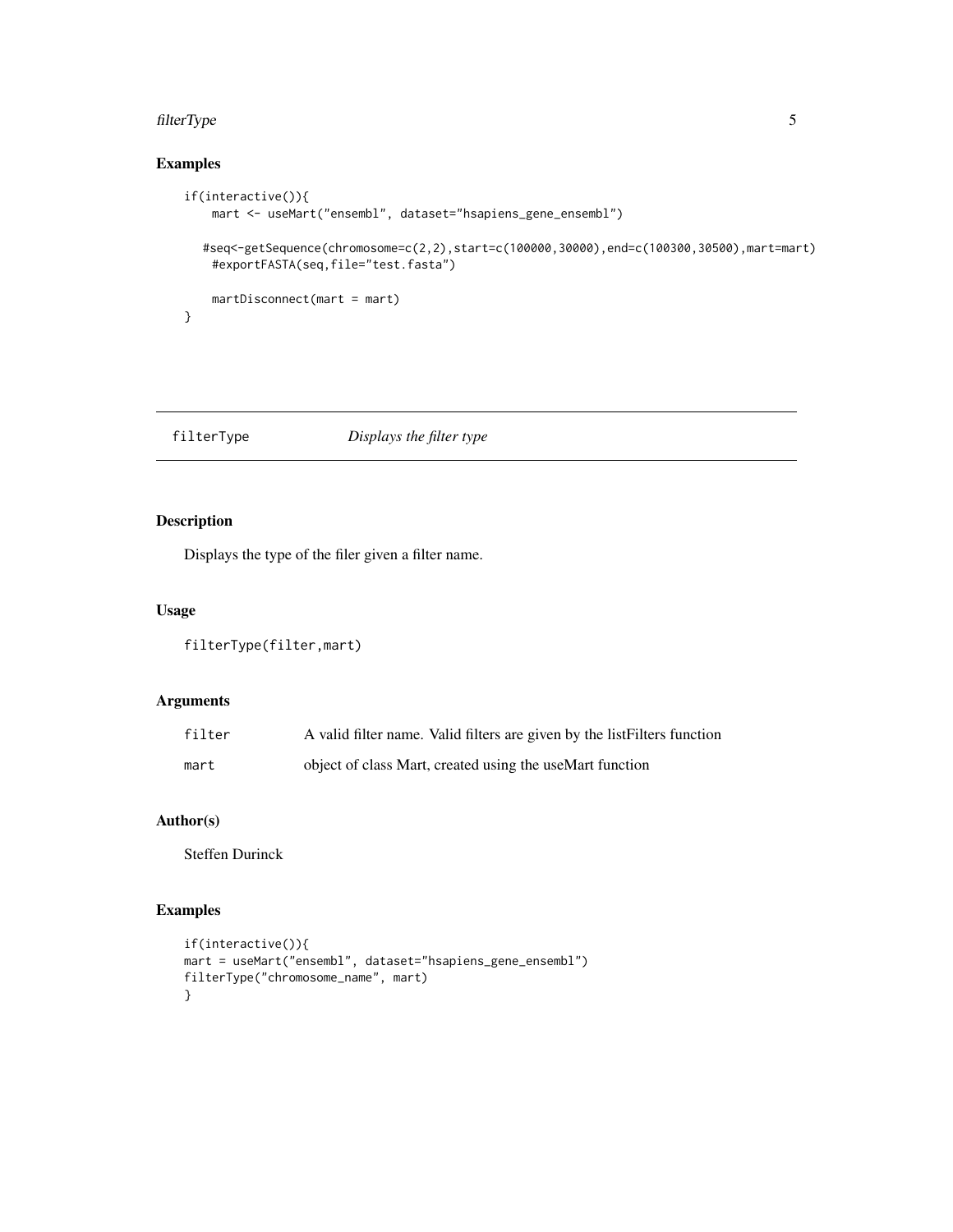# <span id="page-5-1"></span><span id="page-5-0"></span>Description

This function is the main biomaRt query function. Given a set of filters and corresponding values, it retrieves the user specified attributes from the BioMart database one is connected to.

# Usage

```
getBM(attributes, filters = "", values = "", mart, curl = NULL,
checkFilters = TRUE, verbose = FALSE, uniqueRows = TRUE, bmHeader = FALSE,
quote = "\", useCache = TRUE)
```

| attributes   | Attributes you want to retrieve. A possible list of attributes can be retrieved<br>using the function listAttributes.                                                                                                                                                                                                                         |
|--------------|-----------------------------------------------------------------------------------------------------------------------------------------------------------------------------------------------------------------------------------------------------------------------------------------------------------------------------------------------|
| filters      | Filters (one or more) that should be used in the query. A possible list of filters<br>can be retrieved using the function list Filters.                                                                                                                                                                                                       |
| values       | Values of the filter, e.g. vector of affy IDs. If multiple filters are specified then<br>the argument should be a list of vectors of which the position of each vector<br>corresponds to the position of the filters in the filters argument.                                                                                                 |
| mart         | object of class Mart, created with the useMart function.                                                                                                                                                                                                                                                                                      |
| curl         | An optional 'CURLHandle' object, that can be used to speed up getBM when<br>used in a loop.                                                                                                                                                                                                                                                   |
| checkFilters | Sometimes attributes where a value needs to be specified, for example upstream\_flank<br>with value 20 for obtaining upstream sequence flank regions of length 20bp, are<br>treated as filters in BioMarts. To enable such a query to work, one must specify<br>the attribute as a filter and set checkFilters = FALSE for the query to work. |
| verbose      | When using biomaRt in webservice mode and setting verbose to TRUE, the<br>XML query to the webservice will be printed.                                                                                                                                                                                                                        |
| uniqueRows   | If the result of a query contains multiple identical rows, setting this argument to<br>TRUE (default) will result in deleting the duplicated rows in the query result at<br>the server side.                                                                                                                                                  |
| bmHeader     | Boolean to indicate if the result retrieved from the BioMart server should include<br>the data headers or not, defaults to FALSE. This should only be switched on if<br>the default behavior results in errors, setting to on might still be able to retrieve<br>your data in that case                                                       |
| quote        | Sometimes parsing of the results fails due to errors in the Ensembl data fields<br>such as containing a quote, in such cases you can try to change the value of<br>quote to try to still parse the results.                                                                                                                                   |
| useCache     | Boolean indicating whether the results cache should be used. Setting to FALSE<br>will disable reading and writing of the cache. This argument is likely to disap-<br>pear after the cache functionality has been tested more thoroughly.                                                                                                      |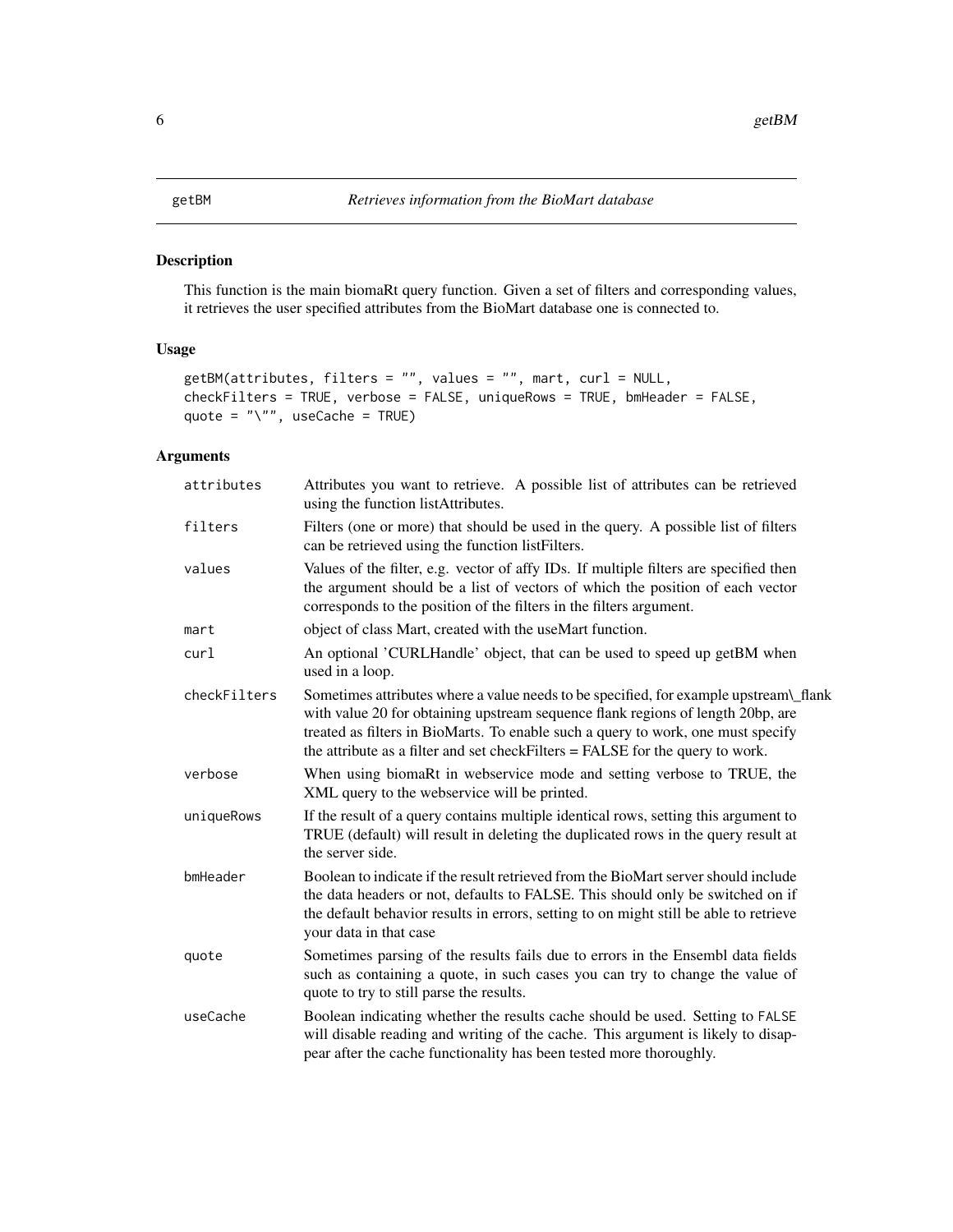#### <span id="page-6-0"></span>getGene 2008 and 2008 and 2008 and 2008 and 2008 and 2008 and 2008 and 2008 and 2008 and 2008 and 2008 and 200

# Value

A data.frame. There is no implicit mapping between its rows and the function arguments (e.g. filters, values), therefore make sure to have the relevant identifier(s) returned by specifying them in attributes. See Examples.

#### Author(s)

Steffen Durinck

#### Examples

```
if(interactive()){
 mart <- useEnsembl(biomart = "ensembl",
                   dataset = "hsapiens_gene_ensembl")
 getBM(attributes = c("affy_hg_u95av2", "hgnc_symbol", "chromosome_name", "band"),
       filters = "affy_hg_u95av2",
       values = c("1939_at","1503_at","1454_at"),
       mart = mart)}
```
getGene *Retrieves gene annotation information given a vector of identifiers*

#### Description

This function retrieves gene annotations from Ensembl given a vector of identifiers. Annotation includes chromsome name, band, start position, end position, gene description and gene symbol. A wide variety of identifiers is available in Ensembl, these can be found with the listFilters function.

# Usage

getGene( id, type, mart)

#### Arguments

| id   | vector of gene identifiers one wants to annotate                                                                                                                                                                                                 |
|------|--------------------------------------------------------------------------------------------------------------------------------------------------------------------------------------------------------------------------------------------------|
| type | type of identifier, possible values can be obtained by the list Filters function. Ex-<br>amples are entrezgene\_id, hgnc\_symbol (for hugo gene symbol), ensembl\_gene\_id,<br>unigene, agilentprobe, affy\_hg\_u133\_plus\_2, refseq\_dna, etc. |
| mart | object of class Mart, containing connections to the BioMart databases. You can<br>create such an object using the function useMart.                                                                                                              |

#### Author(s)

Steffen Durinck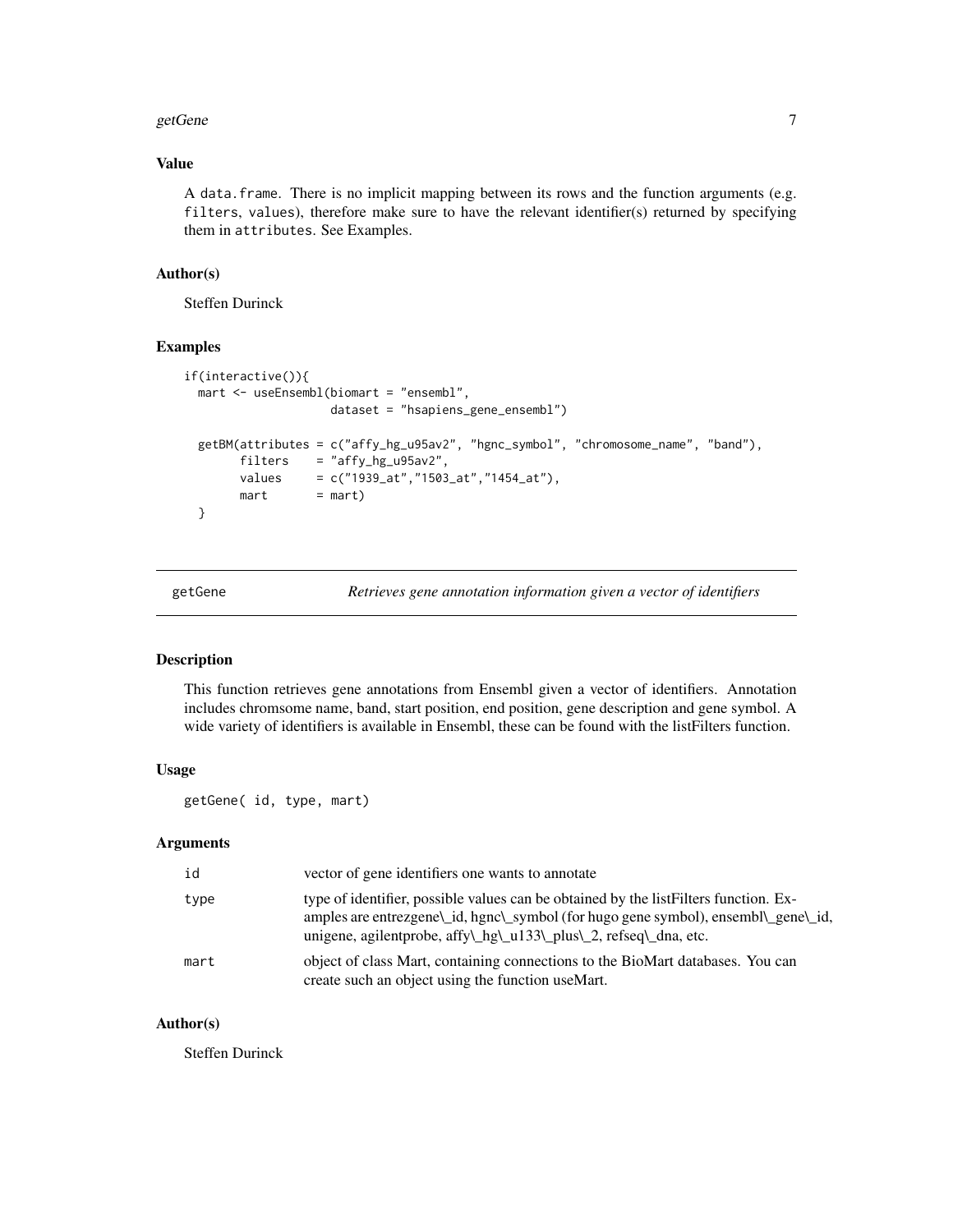# Examples

```
if(interactive()){
mart = useMart("ensembl", dataset="hsapiens_gene_ensembl")
#example using affy id
g = getGene( id = "1939_at", type = "affy_hg_u95av2", mart = mart)show(g)
#example using Entrez Gene id
g = getGene( id = "100", type = "entregene_id", mart = mart)show(g)
}
```
getLDS *Retrieves information from two linked datasets*

# Description

This function is the main biomaRt query function that links 2 datasets and retrieves information from these linked BioMart datasets. In Ensembl this translates to homology mapping.

## Usage

```
getLDS(attributes, filters = "", values = "", mart, attributesL,
filtersL = "", valuesL = "", martL, verbose = FALSE, uniqueRows = TRUE,
bmHeader=TRUE)
```

| attributes  | Attributes you want to retrieve of primary dataset. A possible list of attributes<br>can be retrieved using the function list Attributes.                                              |
|-------------|----------------------------------------------------------------------------------------------------------------------------------------------------------------------------------------|
| filters     | Filters that should be used in the query. These filters will be applied to primary<br>dataset. A possible list of filters can be retrieved using the function listFilters.             |
| values      | Values of the filter, e.g. list of affy IDs                                                                                                                                            |
| mart        | object of class Mart created with the useMart function.                                                                                                                                |
| attributesL | Attributes of linked dataset that needs to be retrieved                                                                                                                                |
| filtersL    | Filters to be applied to the linked dataset                                                                                                                                            |
| valuesL     | Values for the linked dataset filters                                                                                                                                                  |
| martL       | Mart object representing linked dataset                                                                                                                                                |
| verbose     | When using biomaRt in webservice mode and setting verbose to TRUE, the<br>XML query to the webservice will be printed. Alternatively in MySQL mode<br>the MySQL query will be printed. |

<span id="page-7-0"></span>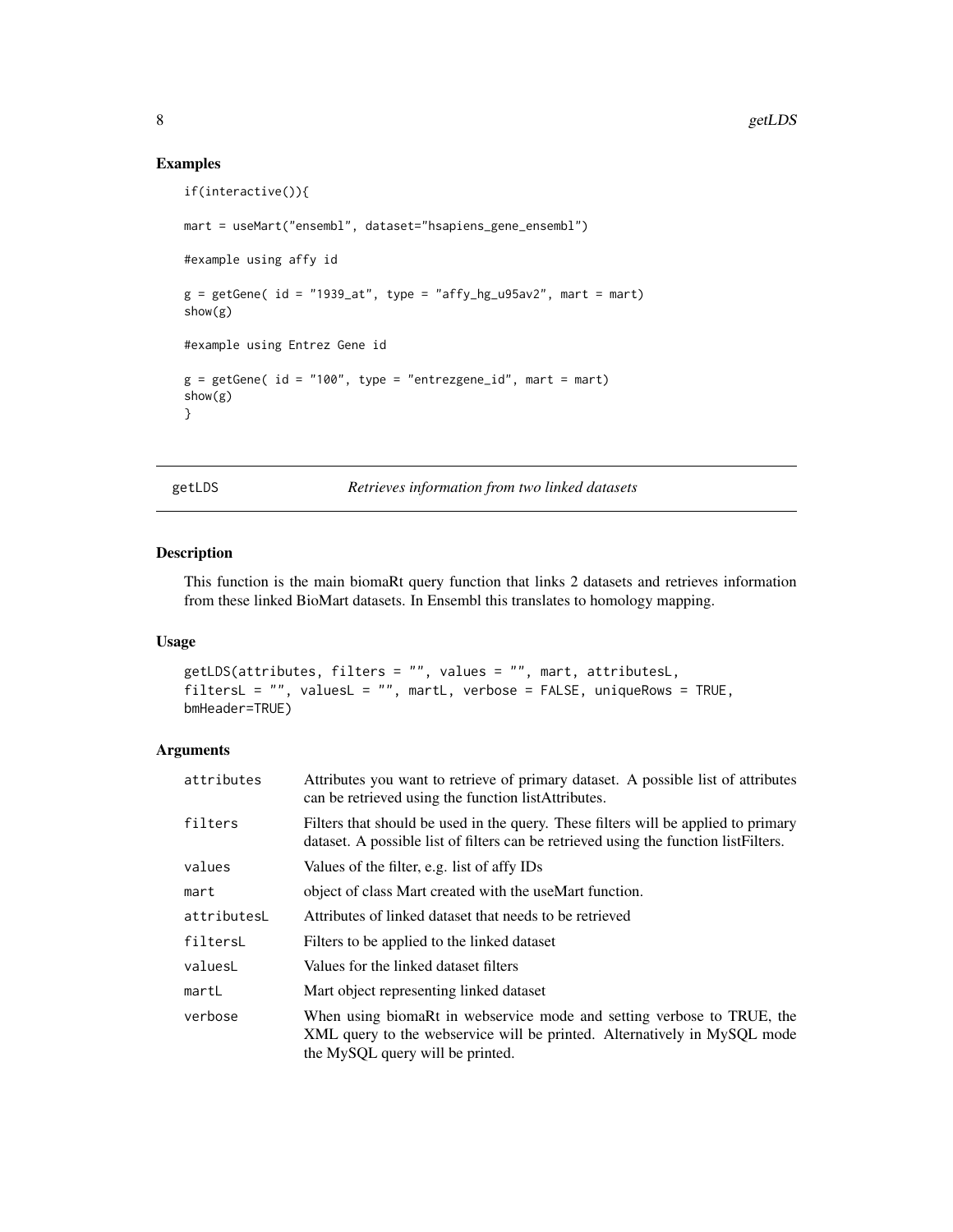# <span id="page-8-0"></span>getSequence 9

| uniqueRows | Logical to indicate if the BioMart web service should return unique rows only<br>or not. Has the value of either TRUE or FALSE                                                                                                                                                           |
|------------|------------------------------------------------------------------------------------------------------------------------------------------------------------------------------------------------------------------------------------------------------------------------------------------|
| bmHeader   | Boolean to indicate if the result retrieved from the BioMart server should include<br>the data headers or not, defaults to TRUE. This should only be switched off if<br>the default behavior results in errors, setting to off might still be able to retrieve<br>your data in that case |

# Author(s)

Steffen Durinck

#### Examples

```
if(interactive()){
human = useMart("ensembl", dataset = "hsapiens_gene_ensembl")
mouse = useMart("ensembl", dataset = "mmusculus_gene_ensembl")
getLDS(attributes = c("hgnc_symbol","chromosome_name", "start_position"),
    filters = "hgnc_symbol", values = "TP53", mart = human,
    attributesL = c("chromosome_name","start_position"), martL = mouse)
}
```
getSequence *Retrieves sequences*

#### Description

This function retrieves sequences given the chomosome, start and end position or a list of identifiers. Using getSequence in web service mode (default) generates 5' to 3' sequences of the requested type on the correct strand.

# Usage

```
getSequence(chromosome, start, end, id, type, seqType,
                  upstream, downstream, mart, useCache = TRUE, verbose = FALSE)
```

| chromosome | Chromosome name                                                                                                                                                                                                                                      |
|------------|------------------------------------------------------------------------------------------------------------------------------------------------------------------------------------------------------------------------------------------------------|
| start      | start position of sequence on chromosome                                                                                                                                                                                                             |
| end        | end position of sequence on chromosome                                                                                                                                                                                                               |
| id         | An identifier or vector of identifiers.                                                                                                                                                                                                              |
| type       | The type of identifier used. Supported types are hugo, ensembl, embl, entrez-<br>gene, refseq, ensemblTrans and unigene. Alternatively one can also use a filter<br>to specify the type. Possible filters are given by the list Filters () function. |
| seqType    | Type of sequence that you want to retrieve. Allowed seqTypes are given in the<br>details section.                                                                                                                                                    |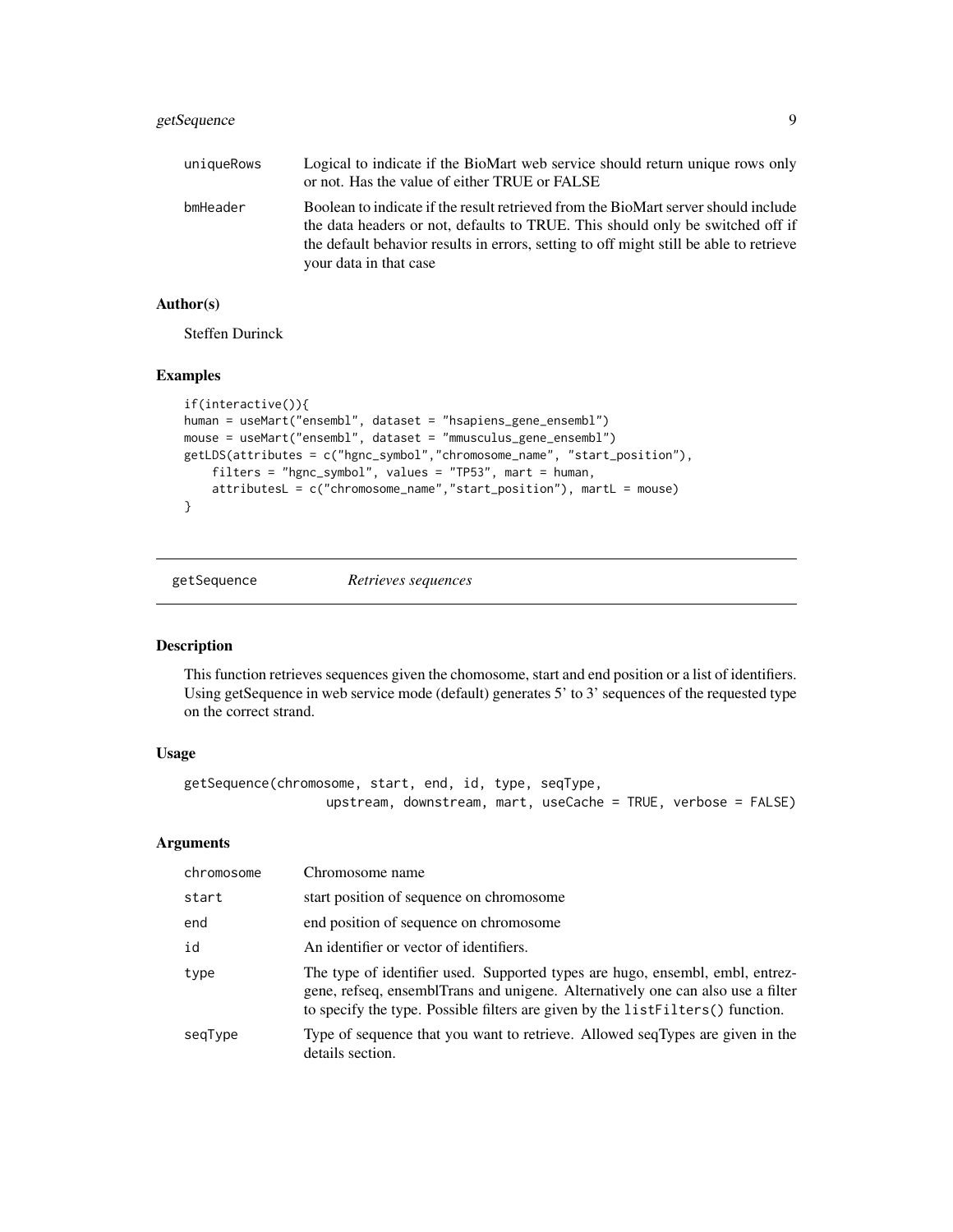<span id="page-9-0"></span>

| upstream   | To add the upstream sequence of a specified number of basepairs to the output.                                                                                                     |
|------------|------------------------------------------------------------------------------------------------------------------------------------------------------------------------------------|
| downstream | To add the downstream sequence of a specified number of basepairs to the out-<br>put.                                                                                              |
| mart       | object of class Mart created using the useEnsembl function                                                                                                                         |
| useCache   | If useCache = TRUE then biomaRt will try to store succesful query results on<br>disk, and will load these if a query is run again, rather than contacting the En-<br>sembl server. |
| verbose    | If verbose $=$ TRUE then the XML query that was send to the webservice will be<br>displayed.                                                                                       |

#### Details

The type of sequence returned can be specified by the seqType argument which takes the following values:

- 'cdna': for nucleotide sequences
- 'peptide': for protein sequences
- '3utr': for 3' UTR sequences
- '5utr': for 5' UTR sequences
- 'gene\_exon': for exon sequences only
- 'transcript\_exon\_intron': gives the full unspliced transcript, that is exons + introns
- 'gene\_exon\_intron' gives the exons + introns of a gene;'coding' gives the coding sequence only
- 'coding\_transcript\_flank': gives the flanking region of the transcript including the UTRs, this must be accompanied with a given value for the upstream or downstream attribute
- 'coding\_gene\_flank': gives the flanking region of the gene including the UTRs, this must be accompanied with a given value for the upstream or downstream attribute
- 'transcript\_flank': gives the flanking region of the transcript exculding the UTRs, this must be accompanied with a given value for the upstream or downstream attribute
- 'gene\_flank': gives the flanking region of the gene excluding the UTRs, this must be accompanied with a given value for the upstream or downstream attribute

#### Author(s)

Steffen Durinck, Mike Smith

```
if(interactive()){
mart <- useEnsembl("ensembl", dataset="hsapiens_gene_ensembl")
seq = getSequence(id = "BRCA1",type = "hgnc_symbol",
                  seqType = "peptide",
                  mart = mart)show(seq)
```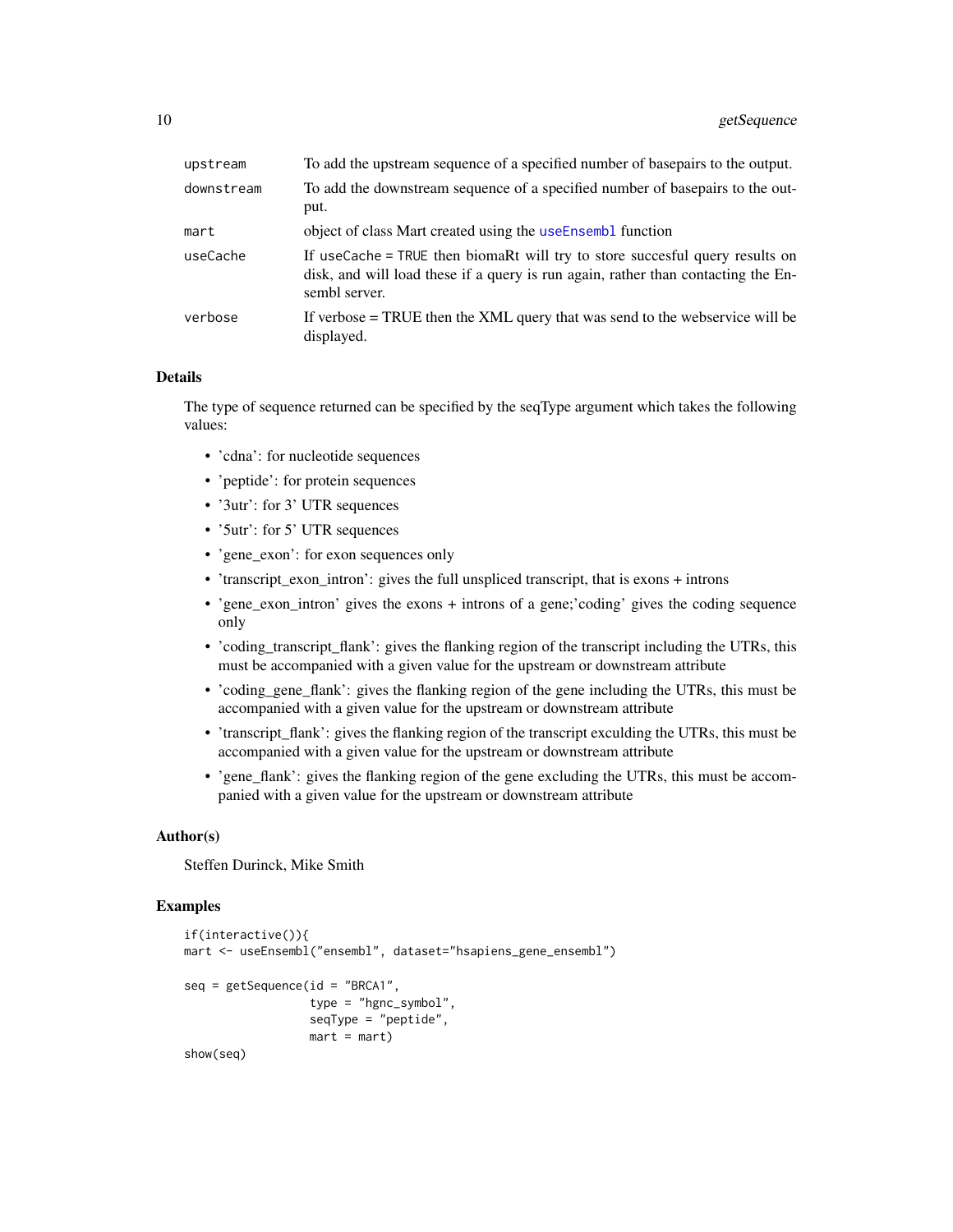#### <span id="page-10-0"></span>listAttributes 11

```
seq = getSequence(id="1939_at",
                  type="affy_hg_u95av2",
                  seqType="gene_flank",
                  upstream = 20,
                  mart = mart)show(seq)
}
```
listAttributes *lists the attributes available in the selected dataset*

# Description

Attributes are the outputs of a biomaRt query, they are the information we want to retrieve. For example if we want to retrieve all EntrezGene identifiers of genes located on chromosome X, entrezgene\_id will be the attribute we use in the query. The listAttributes function lists the available attributes in the selected dataset.

# Usage

```
listAttributes(mart, page,what = c("name","description","page"))
searchAttributes(mart, pattern)
```
# Arguments

| mart    | object of class Mart created using the useMart function                                                                                                      |
|---------|--------------------------------------------------------------------------------------------------------------------------------------------------------------|
| page    | Show only the attributes that belong to the specified attribute page.                                                                                        |
| what    | vector of types of information about the attributes that need to be displayed. Can<br>have values like name, description, fullDescription, page              |
| pattern | Character vector defining the regular expression (regex) to be used for the<br>search. If left blank the default is to use ".*" which will match everything. |

# Author(s)

Steffen Durinck, Mike Smith

```
if(interactive()){
```

```
## list the available Ensembl marts and use Ensembl Genes
listEnsembl()
ensembl <- useEnsembl(biomart = "ensembl", dataset = 'hsapiens_gene_ensembl')
## list the available datasets in this Mart
listAttributes(mart = ensembl)
```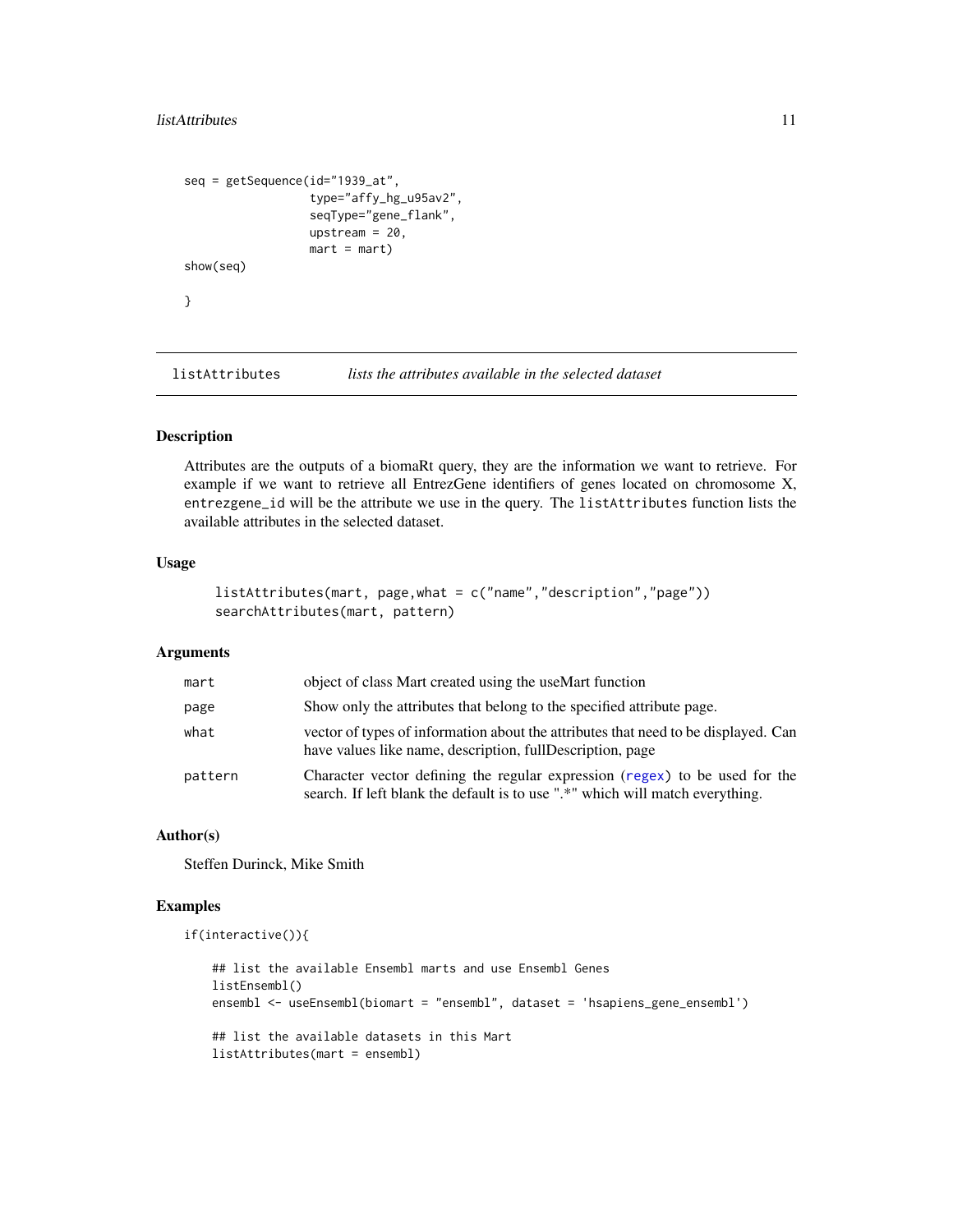```
## the list of attributes is very long and gets truncated by R
## we can search for a term of interest to filter this e.g. 'start'
searchAttributes(mart = ensembl, pattern = "start")
## filter the attributes to give only entries containing 'entrez' or 'hgnc'
searchAttributes(mart = ensembl, 'entrez|hgnc')
```
<span id="page-11-1"></span>listDatasets *List or search the datasets available in the selected BioMart database*

# Description

}

Lists or search the datasets available in the selected BioMart database

#### Usage

```
listDatasets(mart, verbose = FALSE)
searchDatasets(mart, pattern)
```
#### **Arguments**

| mart    | object of class Mart created with the useMart function                                                                                                                                              |
|---------|-----------------------------------------------------------------------------------------------------------------------------------------------------------------------------------------------------|
| verbose | Give detailed output of what the method is doing, for debugging purposes                                                                                                                            |
| pattern | Character vector defining the regular expression (regex) to be used for the<br>search. If left blank the default is to use ".*" which will match everything and<br>return the same as listDatasets. |

#### Author(s)

Steffen Durinck, Mike Smith

```
if(interactive()){
```

```
## list the available Ensembl marts and use Ensembl Genes
listEnsembl()
ensembl <- useEnsembl(biomart = "ensembl")
## list the available datasets in this Mart
```

```
listDatasets(mart = ensembl)
```

```
## the list of Ensembl datasets grows ever larger (101 as of Ensembl 93)
## we can search for a term of interest to reduce the length e.g. 'sapiens'
searchDatasets(mart = ensembl, pattern = "sapiens")
```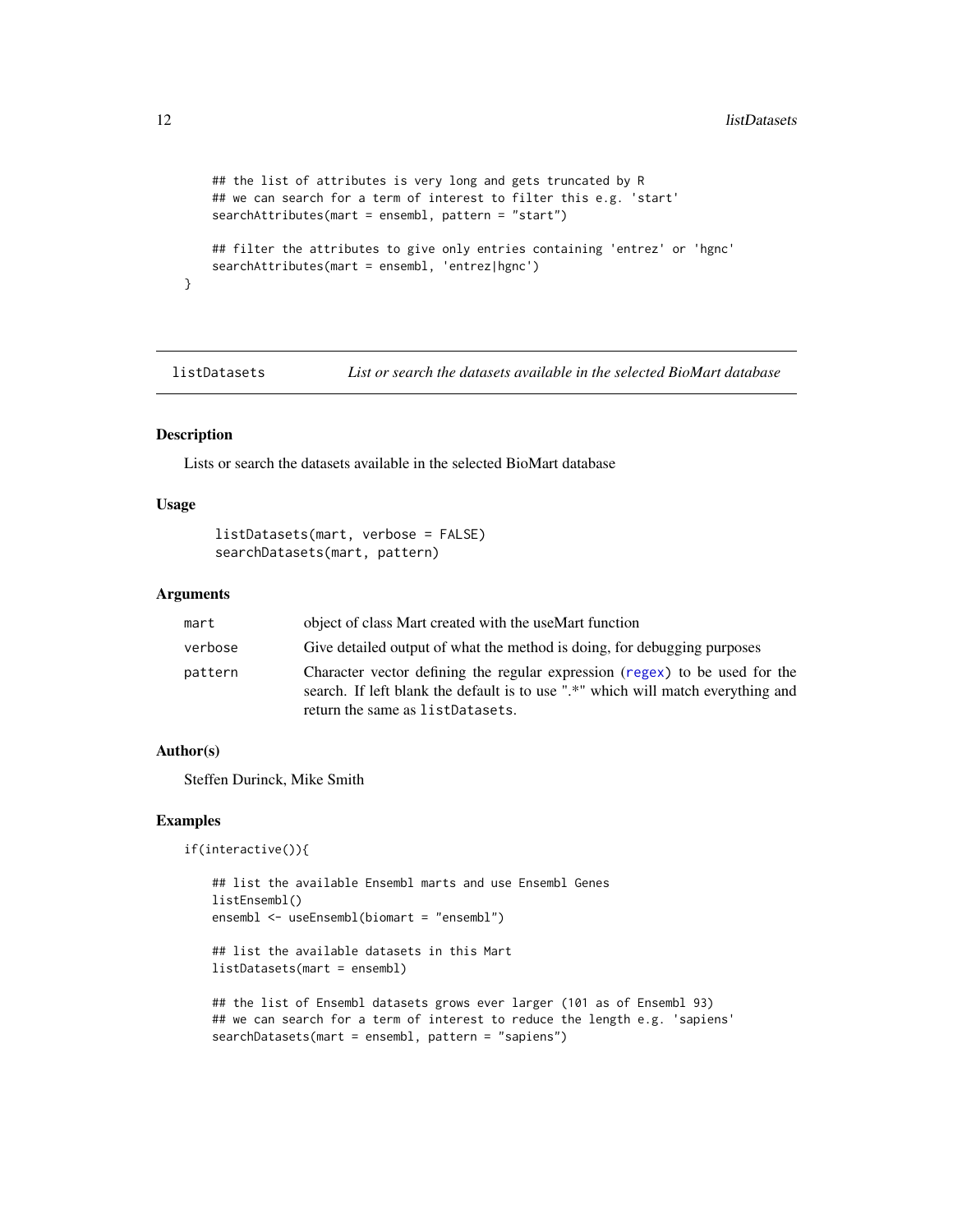```
## search for any dataset containing the word Rat or rat
   searchDatasets(mart = ensembl, pattern = "(R|r)at")
}
```
<span id="page-12-1"></span>listEnsembl *lists the available BioMart databases hosted by Ensembl*

#### <span id="page-12-2"></span>Description

This function returns a list of BioMart databases hosted by Ensembl. To establish a connection use the [useEnsembl](#page-20-1) function.

# Usage

```
listEnsembl(mart = NULL, version = NULL,
            GRCh = NULL, mirror = NULL, verbose = FALSE)
listEnsemblGenomes(includeHosts = FALSE)
```
# Arguments

| mart         | mart object created with the useEnsembl function. This is optional, as you usu-<br>ally use listMarts to see which marts there are to connect to.                                        |
|--------------|------------------------------------------------------------------------------------------------------------------------------------------------------------------------------------------|
| version      | Ensembl version to connect to when wanting to connect to an archived Ensembl<br>version                                                                                                  |
| GRCh         | GRCh version to connect to if not the current GRCh38, currently this can only<br>be 37                                                                                                   |
| mirror       | Specify an Ensembl mirror to connect to. The valid options here are 'www',<br>'uswest', 'useast', 'asia'. If no mirror is specified the primary site at www.ensembl.org<br>will be used. |
| verbose      | Give detailed output of what the method is doing, for debugging purposes                                                                                                                 |
| includeHosts | If this option is set to TRUE a more detailed output is produced, including the<br>URL used to access the corresponding mart.                                                            |

# Author(s)

Steffen Durinck, Mike L. Smith

```
if(interactive()){
listEnsembl()
}
```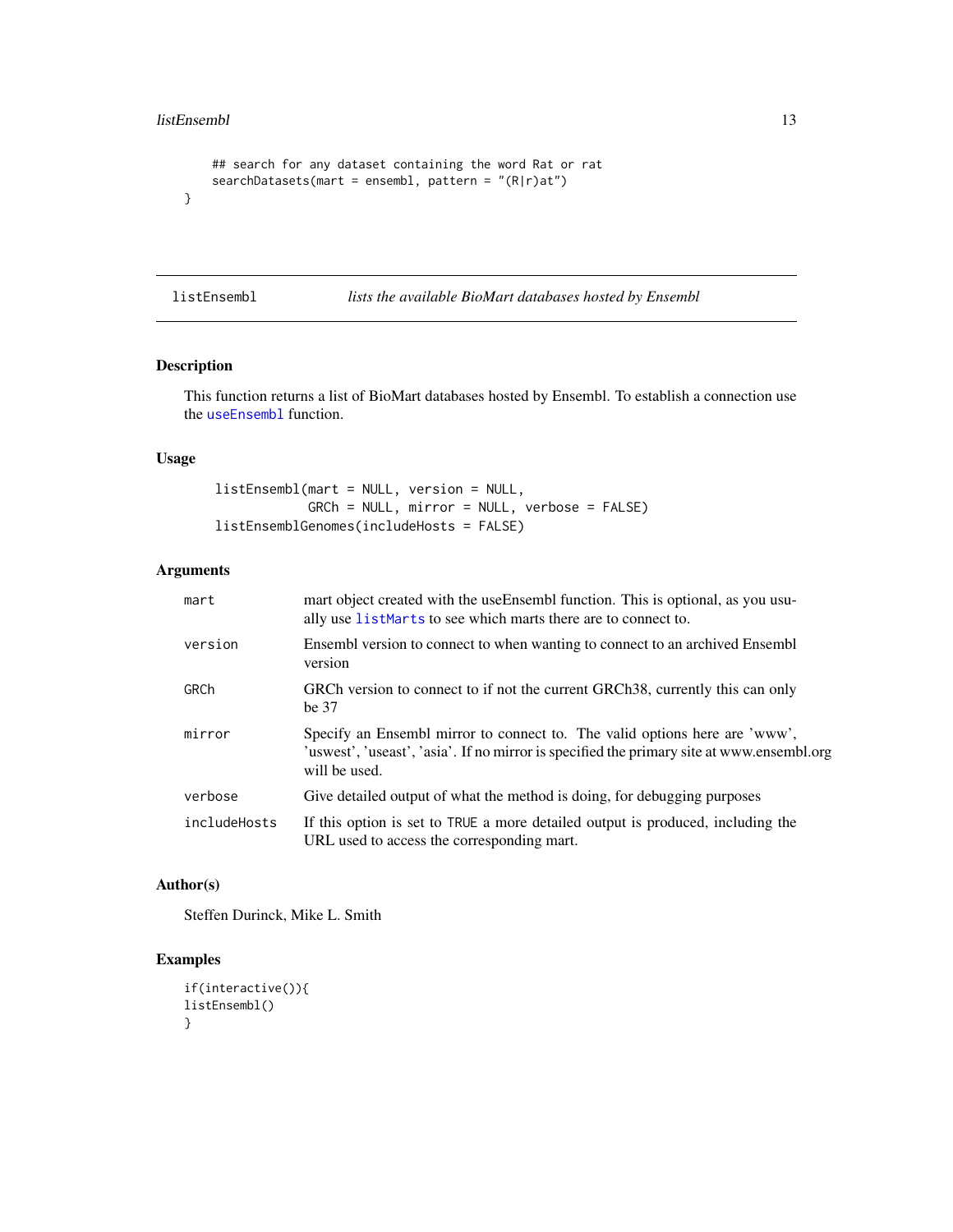<span id="page-13-3"></span><span id="page-13-0"></span>listEnsemblArchives *Lists the available archived versions of Ensembl*

# Description

Returns a table containing the available archived versions of Ensembl, along with the dates they were created and the URL used to access them.

# Usage

```
listEnsemblArchives(https)
```
#### Arguments

https Deprecated argument. Ensembl are enforcing https use from late 2021 and this argument will be removed at this time as it no longer serves a purpose. Originally - "Logical value of length 1. Determines whether https should be used to contact the Ensembl server."

# Author(s)

Mike Smith

#### Examples

listEnsemblArchives()

<span id="page-13-1"></span>listFilterOptions *List or search the options available for a specified filter.*

# <span id="page-13-2"></span>Description

Some filters have a predefined list of values that can be used to search them. These functions give access to this list of options for a named filter, so you can check in the case where your biomaRt query is not finding anything.

# Usage

```
listFilterOptions(mart, filter)
searchFilterOptions(mart, filter, pattern)
```

| mart    | object of class Mart created using the useMart, or useEnsembl functions                                                                                      |
|---------|--------------------------------------------------------------------------------------------------------------------------------------------------------------|
| filter  | The name of the filter whose options should be listed or searched. You can list<br>available filters via listFilters                                         |
| pattern | Character vector defining the regular expression (regex) to be used for the<br>search. If left blank the default is to use ".*" which will match everything. |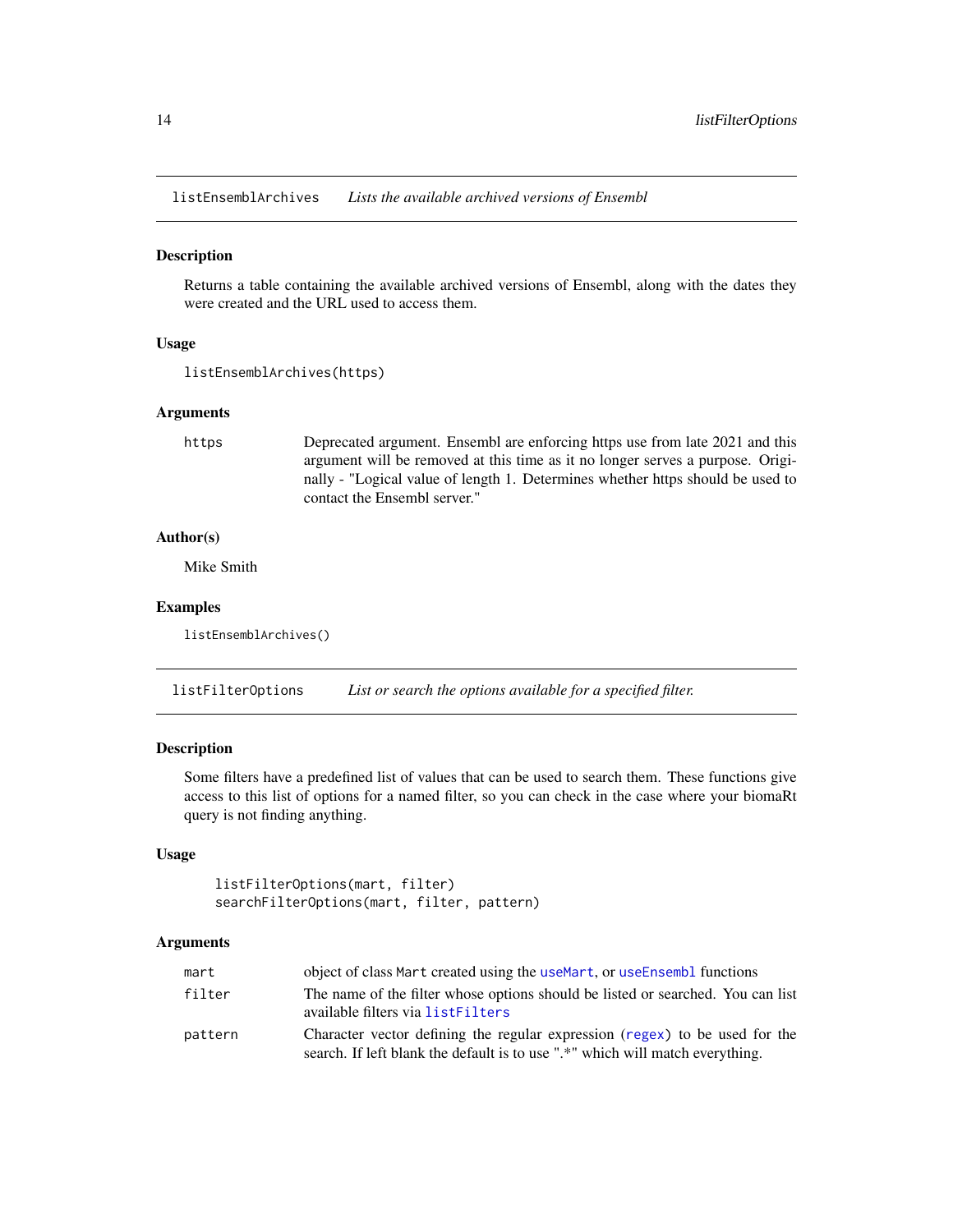#### <span id="page-14-0"></span>listFilters 15

#### Author(s)

Mike Smith

#### See Also

[listFilters](#page-14-1)

# Examples

```
if(interactive()){
```

```
## Use the Ensembl human genes dataset
ensembl <- useEnsembl(biomart = "ensembl", dataset = "hsapiens_gene_ensembl")
## we can search for the name of a filter we're interested in e.g. 'phenotype'
## we need to use the name of the filter in the next function
searchFilters(ensembl, pattern = "phenotype")
## list all the options available to the 'phenotype_source' filter
listFilterOptions(mart = ensembl, filter = "phenotype_source")
## search the 'phenotype_description' filter for the term 'crohn'
searchFilterOptions(mart = ensembl,
                   filter = "phenotype_description",
                   pattern = "crohn")
```
<span id="page-14-1"></span>

| listFilters | List or search the filters available in the selected dataset |
|-------------|--------------------------------------------------------------|
|-------------|--------------------------------------------------------------|

# Description

}

Filters are what we use as inputs for a biomaRt query. For example, if we want to retrieve all EntrezGene identifiers on chromosome X, chromosome will be the filter, with corresponding value X.

# Usage

```
listFilters(mart, what = c("name", "description"))
searchFilters(mart, pattern)
```

| mart    | object of class Mart created using the useMart function                                                                                                      |
|---------|--------------------------------------------------------------------------------------------------------------------------------------------------------------|
| what    | character vector indicating what information to display about the available fil-                                                                             |
|         | ters. Valid values are name, description, options, fullDescription, filters,<br>type, operation, filters8, filters9.                                         |
| pattern | Character vector defining the regular expression (regex) to be used for the<br>search. If left blank the default is to use ".*" which will match everything. |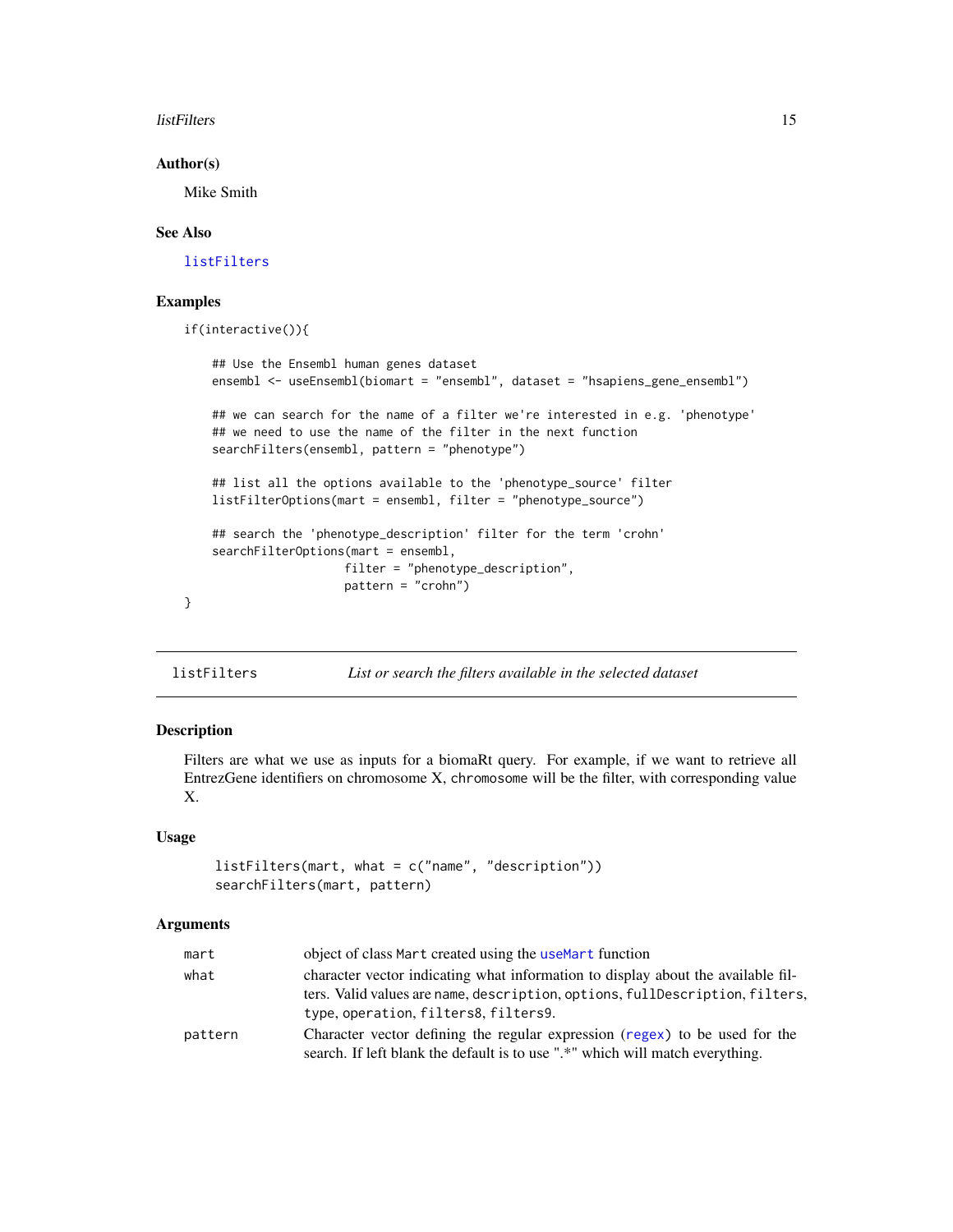#### <span id="page-15-0"></span>Author(s)

Steffen Durinck, Mike Smith

# Examples

```
if(interactive()){
```

```
## list the available Ensembl marts and use Ensembl Genes
listEnsembl()
ensembl <- useEnsembl(biomart = "ensembl", dataset = 'hsapiens_gene_ensembl')
## list the available datasets in this Mart
listFilters(mart = ensembl)
## the list of filters is long and not easy to read
## we can search for a term of interest to reduce this e.g. 'gene'
searchFilters(mart = ensembl, pattern = "gene")
## search the available filters to find entries containing 'entrez' or 'hgnc'
searchFilters(mart = ensembl, 'entrez|hgnc')
```
<span id="page-15-1"></span>listMarts *lists the available BioMart databases*

#### Description

}

This function returns a list of BioMart databases to which biomaRt can connect. By default the Ensembl BioMart databases are displayed. To establish a connection use the [useMart](#page-21-1) function.

#### Usage

```
listMarts(mart = NULL, host="https://www.ensembl.org", path="/biomart/martservice",
port, includeHosts = FALSE, archive = FALSE, httr_config, verbose = FALSE)
```

| mart         | mart object created with the useMart function. This is optional, as you usually<br>use listMarts to see which marts there are to connect to. |
|--------------|----------------------------------------------------------------------------------------------------------------------------------------------|
| host         | Host to connect to. Defaults to www.ensembl.org                                                                                              |
| path         | path to martservice that should be pasted behind the host to get to web service<br>URL                                                       |
| port         | port to use in HTTP communication                                                                                                            |
| includeHosts | boolean to indicate if function should return host of the BioMart databases                                                                  |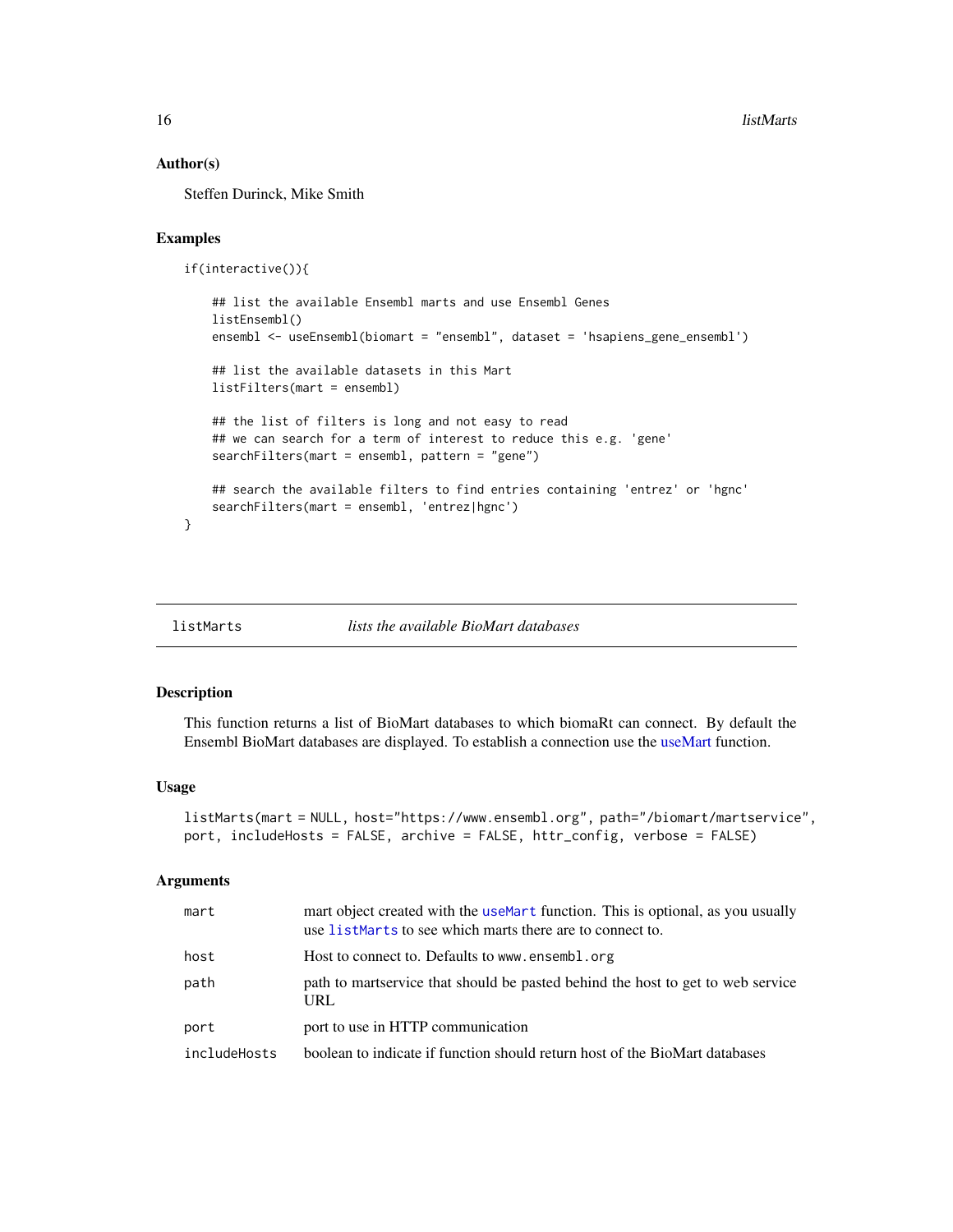#### <span id="page-16-0"></span>Mart-class 17

| archive     | Boolean to indicate if you want to access archived versions of BioMart database.<br>Note that this argument is now defunct and setting this value to TRUE will pro-<br>duce an error. A better alternative is to specify the url of the archived BioMart<br>you want to access. For Ensembl you can view the list of archives using listEnsemblArchives |
|-------------|---------------------------------------------------------------------------------------------------------------------------------------------------------------------------------------------------------------------------------------------------------------------------------------------------------------------------------------------------------|
| httr_config | Some hosts require specific HTTP settings to be used when connecting. This<br>argument takes the output of config and will be used when connecting to host.<br>Can be ignored if you experience no problems accessing host.                                                                                                                             |
| verbose     | Give detailed output of what the method is doing, for debugging purposes.                                                                                                                                                                                                                                                                               |

# Details

If you receive an error message saying 'Unexpected format to the list of available marts', this is often because there is a problem with the BioMart server you are trying to connect to, and something other than the list of available marts is being returned - often some like a 'down for maintainance' page. If you browse to the provided URL and find a page that starts with '<MartRegistry>' this is the correct listing and you should report the issue on the Bioconductor support site: https://support.bioconductor.org

# Author(s)

Steffen Durinck, Mike Smith

### Examples

```
if(interactive()){
listMarts()
}
```
Mart-class *Class Mart*

Description

Represents a Mart class, containing connections to different BioMarts

#### Methods

show Print summary of the object

#### Author(s)

Steffen Durinck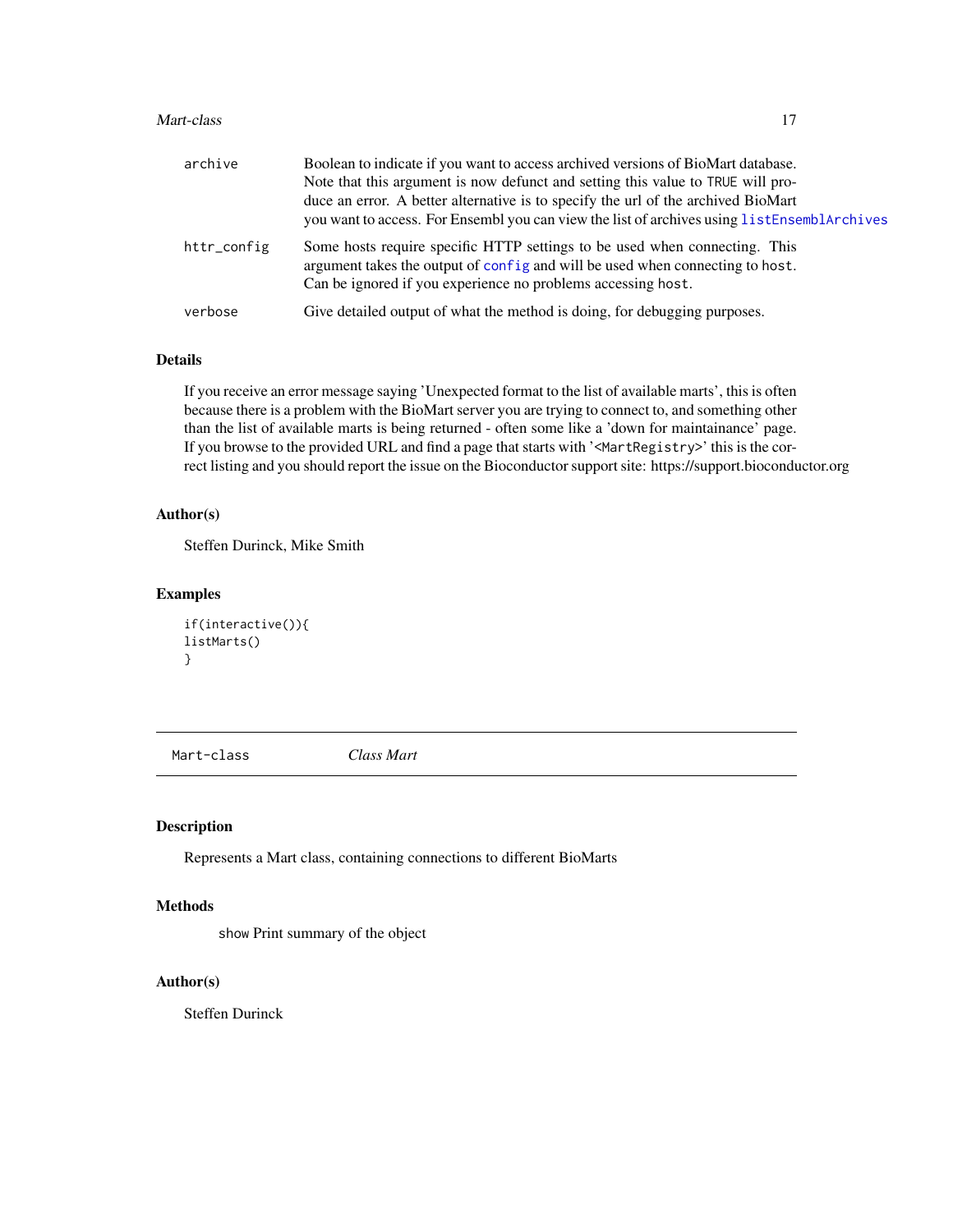<span id="page-17-0"></span>

#### Description

This function opens an editor displaying the analysis code of the Nature Protocols 2009 paper

# Usage

NP2009code()

# Details

The [edit](#page-0-0) function uses getOption("editor") to select the editor. Use, for instance, options(editor="emacs") to set another editor.

#### Author(s)

Steffen Durinck, Wolfgang Huber

#### See Also

[edit](#page-0-0)

#### Examples

```
if(interactive()){
NP2009code()
}
```
select-methods *Retrieve information from the BioMart databases*

#### Description

select, columns and keys are used together to extract data from a Mart object. These functions work much the same as the classic biomaRt functions such as getBM etc. and are provide here to make this easier for people who are comfortable using these methods from other Annotation packages. Examples of other objects in other packages where you can use these methods include (but are not limited to): ChipDb, OrgDb GODb, InparanoidDb and ReactomeDb.

columns shows which kinds of data can be returned from the Mart object.

keytypes allows the user to discover which keytypes can be passed in to select or keys as the keytype argument.

keys returns keys from the Mart of the type specified by it's keytype argument.

select is meant to be used with these other methods and has arguments that take the kinds of values that these other methods return. select will retrieve the results as a data.frame based on parameters for selected keys and columns and keytype arguments.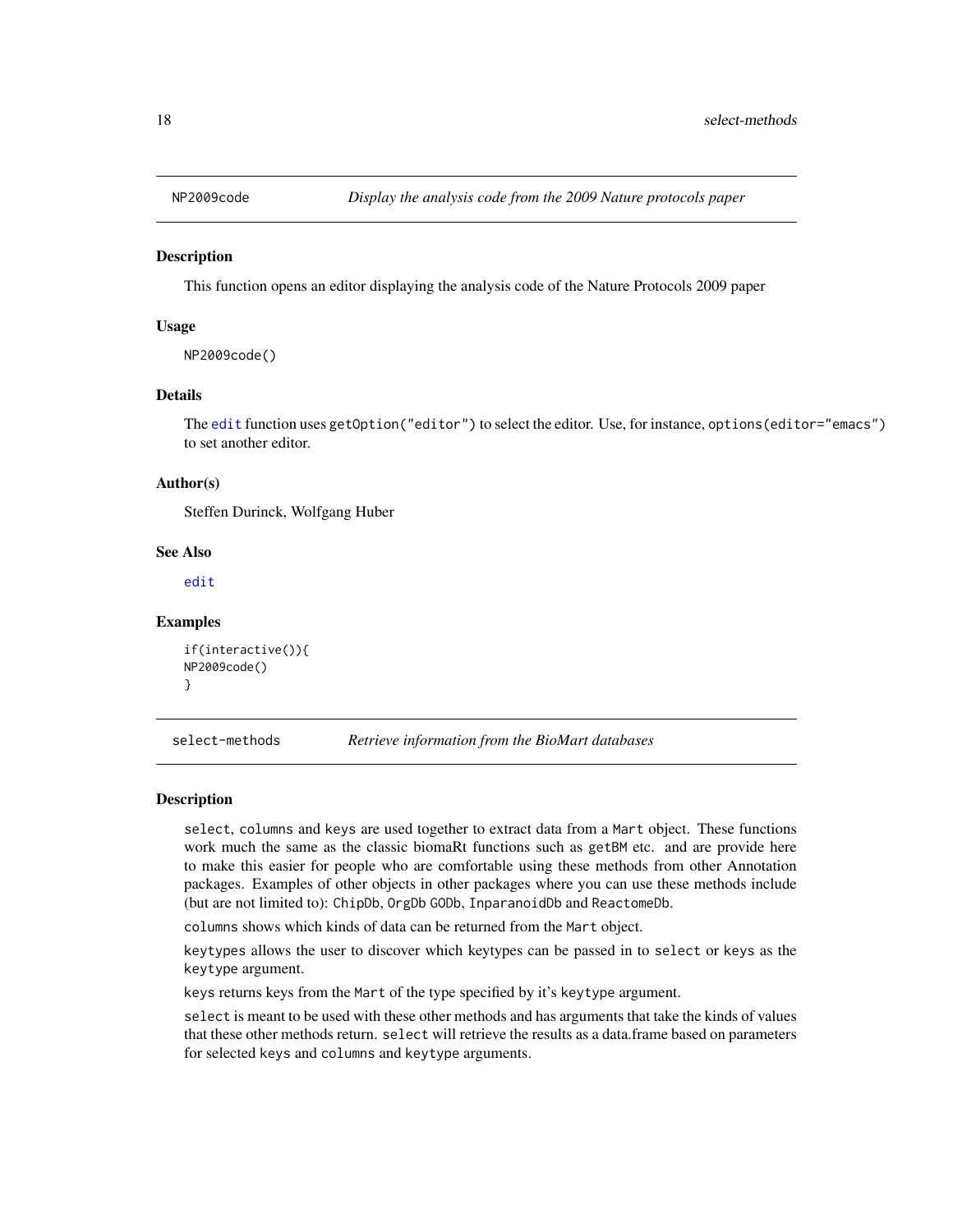# select-methods 19

# Usage

```
columns(x)
keytypes(x)
keys(x, keytype, ...)
select(x, keys, columns, keytype, ...)
```
# Arguments

| x         | the Mart object. The dataset of the Mart object must already be specified for all<br>of these methods.                                                                                                                                                          |
|-----------|-----------------------------------------------------------------------------------------------------------------------------------------------------------------------------------------------------------------------------------------------------------------|
| keys      | the keys to select records for from the database. Keys for some keytypes can be<br>extracted by using the keys method.                                                                                                                                          |
| columns   | the columns or kinds of things that can be retrieved from the database. As with<br>keys, all possible columns are returned by using the columns method.                                                                                                         |
| keytype   | the keytype that matches the keys used. For the select methods, this is used to<br>indicate the kind of ID being used with the keys argument. For the keys method<br>this is used to indicate which kind of keys are desired from keys                          |
| $\ddotsc$ | other arguments. These include:                                                                                                                                                                                                                                 |
|           | <b>pattern:</b> the pattern to match (used by keys)                                                                                                                                                                                                             |
|           | column: the column to search on. This is used by keys and is for when the<br>thing you want to pattern match is different from the keytype, or when you<br>want to simply want to get keys that have a value for the thing specified by<br>the column argument. |
|           | fuzzy: TRUE or FALSE value. Use fuzzy matching? (this is used with pattern<br>by the keys method)                                                                                                                                                               |
|           |                                                                                                                                                                                                                                                                 |

# Value

keys,columns and keytypes each return a character vector or possible values. select returns a data.frame.

# Author(s)

Marc Carlson

```
if(interactive()) {
 ## 1st create a Mart object and specify the dataset
 mart <- useEnsembl(dataset="hsapiens_gene_ensembl",
                    biomart='ensembl')
 ## you can list the keytypes
 keytypes(mart)
 ## you can list the columns
 columns(mart)
 ## And you can extract keys when this is supported for your keytype of interest
 k = keys(mart, keytype="chromosome_name")
 head(k)
```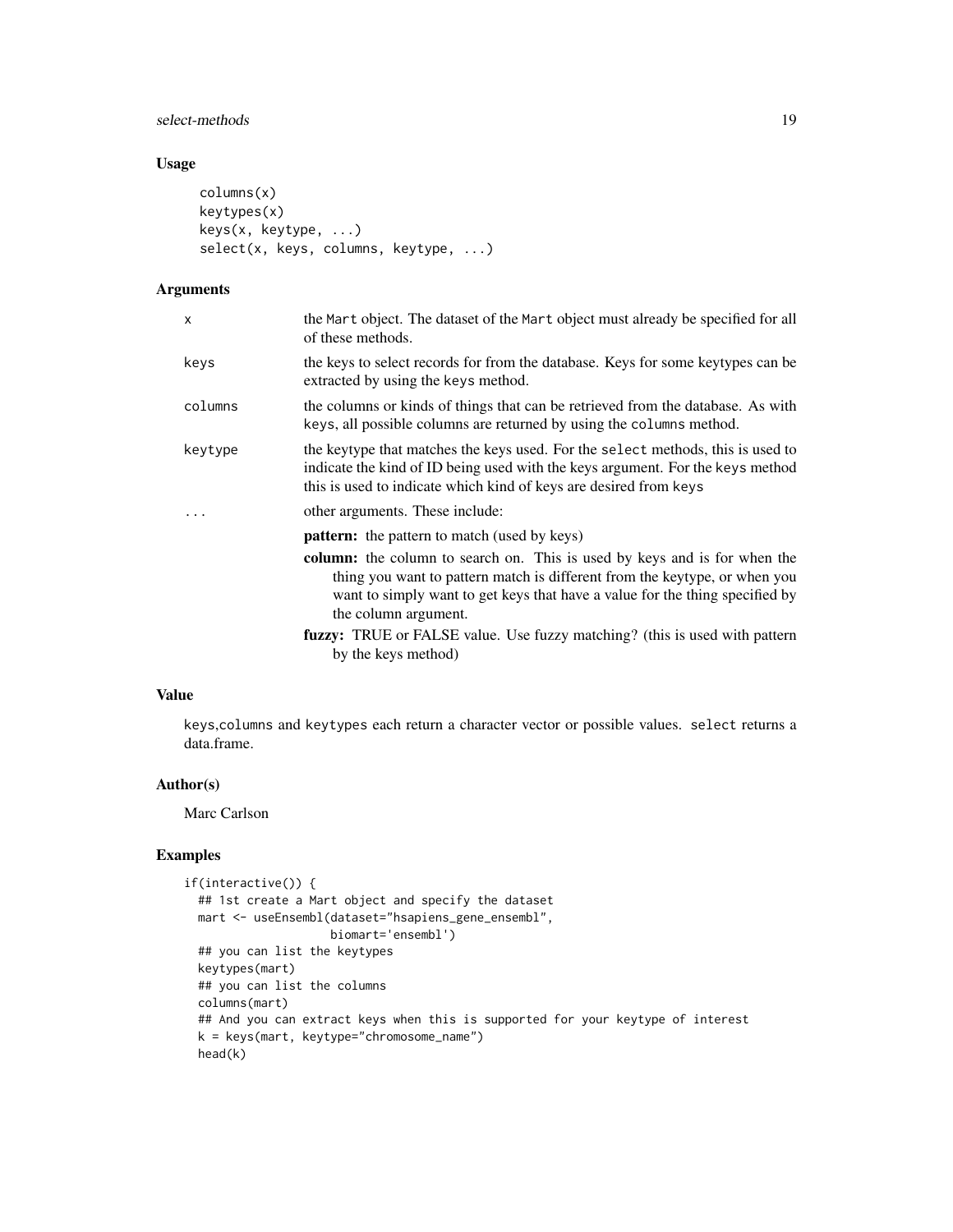```
## You can even do some pattern matching on the keys
k = keys(mart, keytype="chromosome_name", pattern="LRG")
head(k)
## Finally you can use select to extract records for things that you are
## interested in.
affy=c("202763_at","209310_s_at","207500_at")
select(mart, keys=affy, columns=c('affy_hg_u133_plus_2','entrezgene_id'),
 keytype='affy_hg_u133_plus_2')
}
```
# useDataset *Select a dataset to use and updates Mart object*

# Description

This function selects a dataset and updates the Mart object

#### Usage

```
useDataset(dataset,mart, verbose = FALSE)
```
# Arguments

| dataset | Dataset you want to use. List of possible datasets can be retrieved using the<br>function listDatasets |
|---------|--------------------------------------------------------------------------------------------------------|
| mart    | Mart object created with the useMart function                                                          |
| verbose | Give detailed output of what the method is doing, for debugging                                        |

# Author(s)

Steffen Durinck

```
if(interactive()){
mart=useMart("ensembl")
mart=useDataset("hsapiens_gene_ensembl", mart = mart)
}
```
<span id="page-19-0"></span>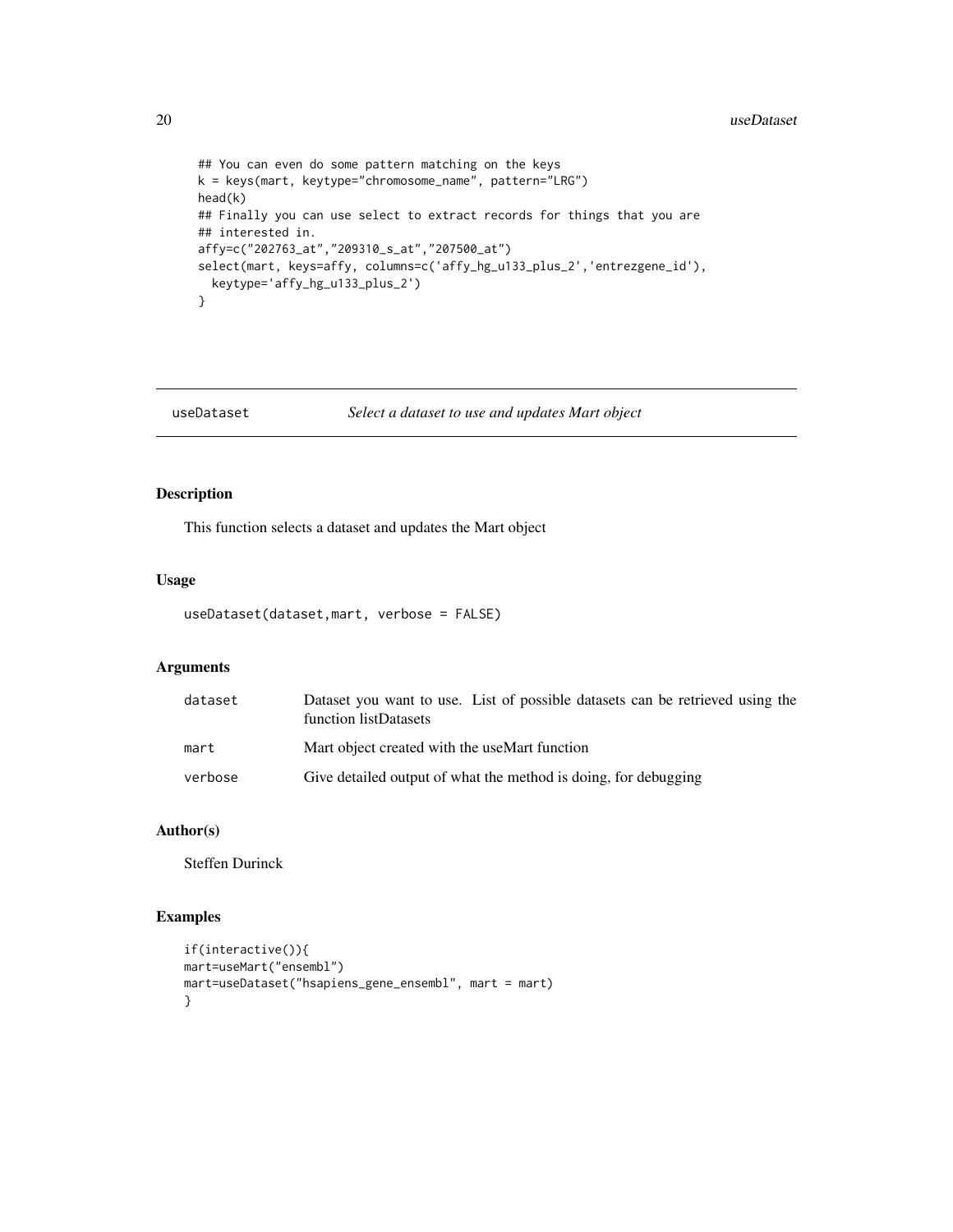<span id="page-20-1"></span><span id="page-20-0"></span>useEnsembl *Connects to the selected BioMart database and dataset hosted by Ensembl*

# Description

A first step in using the biomaRt package is to select a BioMart database and dataset to use. The useEnsembl function enables one to connect to a specified BioMart database and dataset hosted by Ensembl without having to specify the Ensembl URL. To know which BioMart databases are available see the [listEnsembl](#page-12-1) and [listEnsemblGenomes](#page-12-2) functions. To know which datasets are available within a BioMart database, first select the BioMart database using useEnsembl and then use the [listDatasets](#page-11-1) function on the selected Mart object.

#### Usage

```
useEnsembl(biomart, dataset, host, version = NULL,
            GRCh = NULL, mirror = NULL, verbose = FALSE)
useEnsemblGenomes(biomart, dataset)
```
# Arguments

| biomart | BioMart database name you want to connect to. Possible database names can be<br>retrieved with the function listEnsembl                                                                                                                               |
|---------|-------------------------------------------------------------------------------------------------------------------------------------------------------------------------------------------------------------------------------------------------------|
| dataset | Dataset you want to use. To see the different datasets available within a biomaRt<br>you can e.g. do: mart = useEnsembl('genes'), followed by listDatasets(mart).                                                                                     |
| host    | Host to connect to. Only needs to be specified if different from www.ensembl.org                                                                                                                                                                      |
| version | Ensembl version to connect to when wanting to connect to an archived Ensembl<br>version                                                                                                                                                               |
| GRCh    | GRCh version to connect to if not the current GRCh38, currently this can only<br>be 37                                                                                                                                                                |
| mirror  | Specify an Ensembl mirror to connect to. The valid options here are 'www',<br>'uswest', 'useast', 'asia'. If no mirror is specified the primary site at www.ensembl.org<br>will be used. Mirrors are not available for the Ensembl Genomes databases. |
| verbose | Give detailed output of what the method is doing while in use, for debugging                                                                                                                                                                          |
|         |                                                                                                                                                                                                                                                       |

#### Author(s)

Steffen Durinck & Mike Smith

# Examples

if(interactive()){

mart <- useEnsembl("ensembl")

## using the US West mirror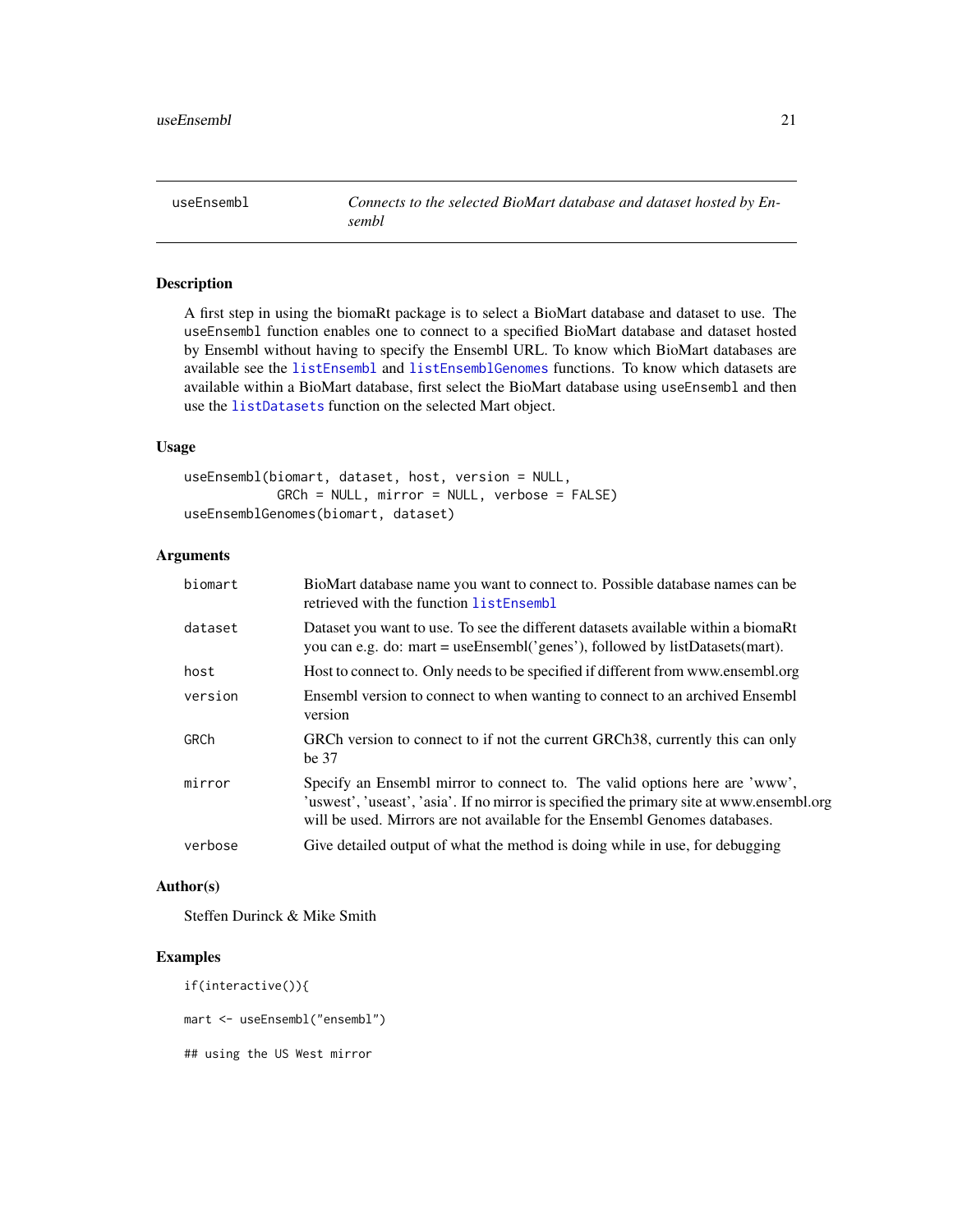```
us_mart <- useEnsembl(biomart = "ensembl", mirror = "uswest")
}
```
# Description

A first step in using the biomaRt package is to select a BioMart database and dataset to use. The useMart function enables one to connect to a specified BioMart database and dataset within this database. To know which BioMart databases are available see the listMarts function. To know which datasets are available within a BioMart database, first select the BioMart database using useMart and then use the listDatasets function on the selected BioMart, see listDatasets function.

#### Usage

```
useMart(biomart, dataset, host="https://www.ensembl.org",
path="/biomart/martservice", port, archive=FALSE, version, verbose = FALSE)
```
#### **Arguments**

| biomart | BioMart database name you want to connect to. Possible database names can be<br>retrieved with the functio listMarts                                                                                                                                                                                                                                                     |
|---------|--------------------------------------------------------------------------------------------------------------------------------------------------------------------------------------------------------------------------------------------------------------------------------------------------------------------------------------------------------------------------|
| dataset | Dataset you want to use. To see the different datasets available within a biomaRt<br>you can e.g. do: mart = useMart('ensembl'), followed by listDatasets(mart).                                                                                                                                                                                                         |
| host    | Host to connect to. Defaults to www.ensembl.org                                                                                                                                                                                                                                                                                                                          |
| path    | Path that should be pasted after to host to get access to the web service URL                                                                                                                                                                                                                                                                                            |
| port    | port to connect to, will be pasted between host and path                                                                                                                                                                                                                                                                                                                 |
| archive | Boolean to indicate if you want to access archived versions of BioMart databases.<br>Note that this argument is now deprecated and will be removed in the future.<br>A better alternative is to leave archive $=$ FALSE and to specify the url of the<br>archived BioMart you want to access. For Ensembl you can view the list of<br>archives using listEnsemblArchives |
| version | Use version name instead of biomart name to specify which BioMart you want<br>to use                                                                                                                                                                                                                                                                                     |
| verbose | Give detailed output of what the method is doing while in use, for debugging                                                                                                                                                                                                                                                                                             |

#### Author(s)

Steffen Durinck, Mike L. Smith

```
if(interactive()){
   mart = useMart("ensembl")
   mart=useMart(biomart="ensembl", dataset="hsapiens_gene_ensembl")
}
```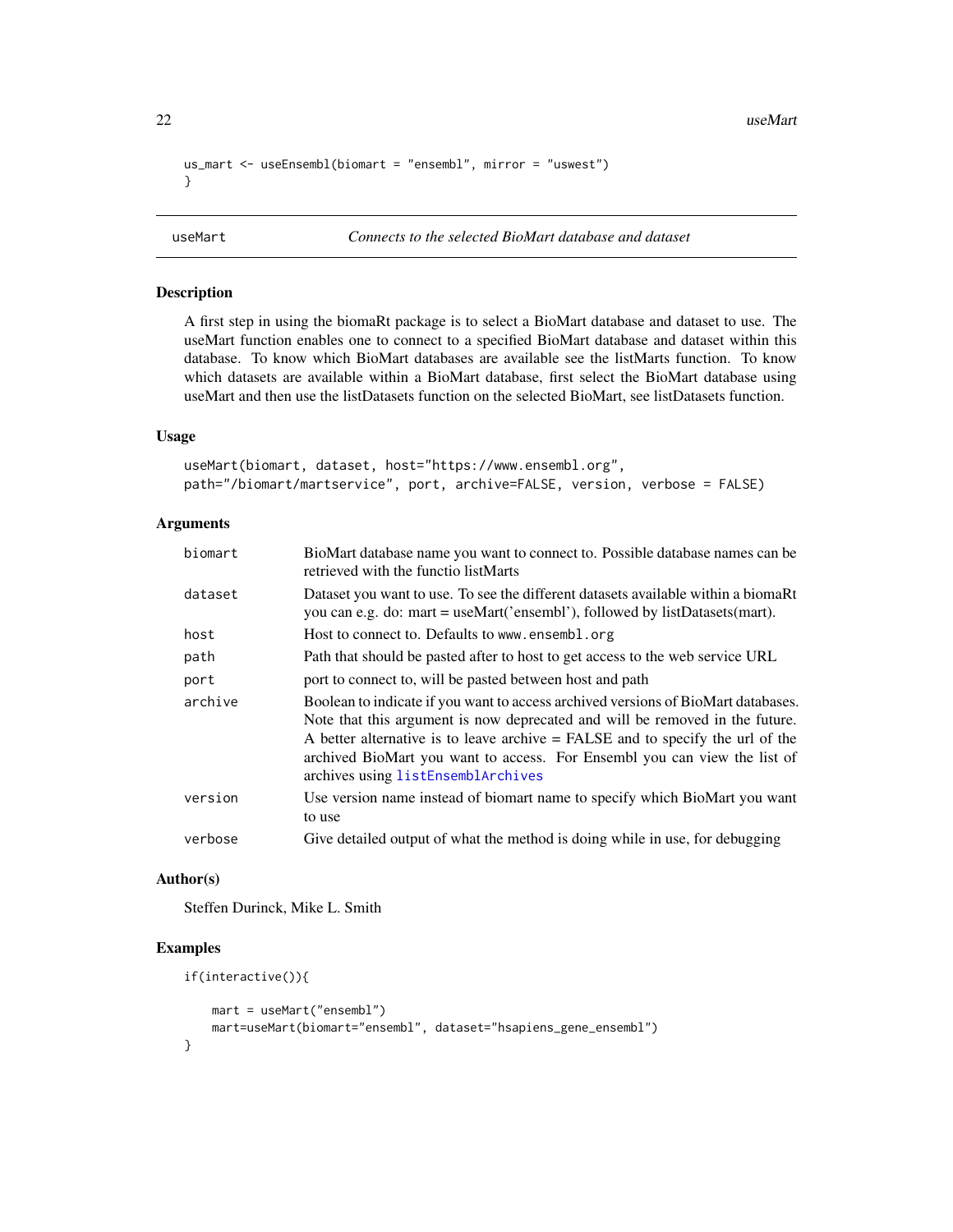# <span id="page-22-0"></span>**Index**

∗ IO biomartCache, [4](#page-3-0) ∗ methods attributePages, [2](#page-1-0) exportFASTA, [4](#page-3-0) filterType, [5](#page-4-0) getBM, [6](#page-5-0) getGene, [7](#page-6-0) getLDS, [8](#page-7-0) getSequence, [9](#page-8-0) listAttributes, [11](#page-10-0) listDatasets, [12](#page-11-0) listEnsembl, [13](#page-12-0) listEnsemblArchives, [14](#page-13-0) listFilterOptions, [14](#page-13-0) listFilters, [15](#page-14-0) listMarts, [16](#page-15-0) Mart-class, [17](#page-16-0) NP2009code, [18](#page-17-0) select-methods, [18](#page-17-0) useDataset, [20](#page-19-0) useEnsembl, [21](#page-20-0) useMart, [22](#page-21-0) attributePages, [2](#page-1-0) biomaRt-deprecated, [3](#page-2-0) biomartCache, [4](#page-3-0) biomartCacheClear *(*biomartCache*)*, [4](#page-3-0) biomartCacheInfo *(*biomartCache*)*, [4](#page-3-0) columns *(*select-methods*)*, [18](#page-17-0) columns,Mart-method *(*select-methods*)*, [18](#page-17-0) config, *[17](#page-16-0)* edit, *[18](#page-17-0)* exportFASTA, [4](#page-3-0)

filterOptions *(*biomaRt-deprecated*)*, [3](#page-2-0) filterType, [5](#page-4-0)

getBM, *[3](#page-2-0)*, [6](#page-5-0) getBMlist *(*biomaRt-deprecated*)*, [3](#page-2-0) getGene, [7](#page-6-0) getLDS, [8](#page-7-0) getSequence, [9](#page-8-0)

keys *(*select-methods*)*, [18](#page-17-0) keys,Mart-method *(*select-methods*)*, [18](#page-17-0) keytypes *(*select-methods*)*, [18](#page-17-0) keytypes,Mart-method *(*select-methods*)*, [18](#page-17-0)

```
listAttributes, 11
listDatasets, 12, 21
listEnsembl, 13, 21
listEnsemblArchives, 14, 17, 22
listEnsemblGenomes, 21
listEnsemblGenomes (listEnsembl), 13
listFilterOptions, 3, 14
listFilters, 14, 15, 15
listFilterValues (biomaRt-deprecated), 3
listMarts, 13, 16, 16
```

```
17
```

```
NP2009code, 18
```
regex, *[11,](#page-10-0) [12](#page-11-0)*, *[14,](#page-13-0) [15](#page-14-0)*

```
searchAttributes (listAttributes), 11
searchDatasets (listDatasets), 12
searchFilterOptions, 3
searchFilterOptions
        (listFilterOptions), 14
searchFilters (listFilters), 15
searchFilterValues
        (biomaRt-deprecated), 3
select (select-methods), 18
select,Mart-method (select-methods), 18
select-methods, 18
show,Mart-method (Mart-class), 17
```